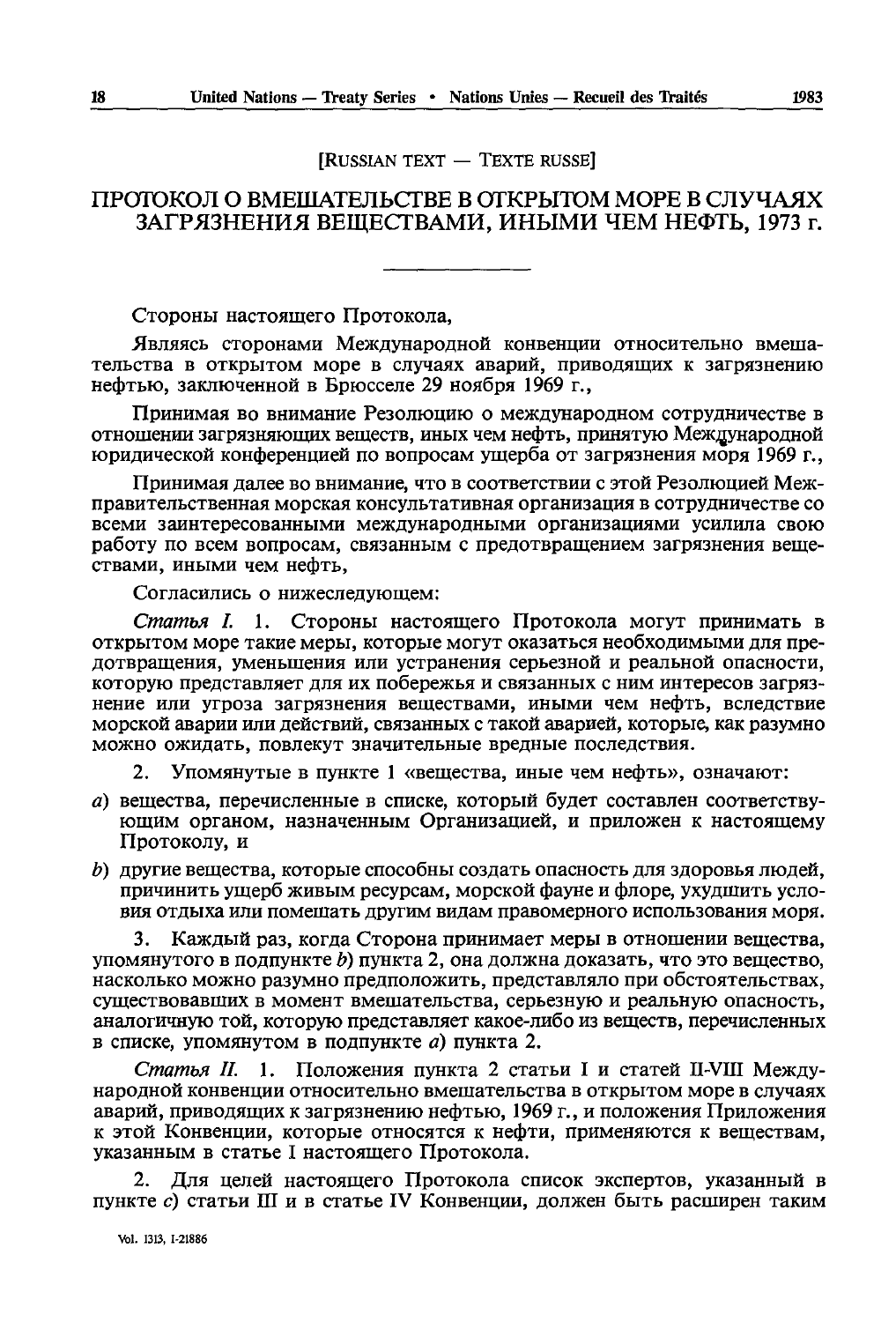образом, чтобы он включал экспертов, компетентных высказать суждение о веществах, иных чем нефть. Эксперты для включения в список могут предлагаться Государствами-членами Организации и Сторонами настоящего Протокола.

Статья III.  $\mathbf{1}$ . Список, указанный в подпункте а) пункта 2 Статьи I, подлерживается в наллежащем состоянии соответствующим органом, назначенным Организацией.

Любая поправка, которую Сторона настоящего Протокола предлагает 2. внести в список, представляется Организации и сообщается ею всем членам Организации и всем Сторонам настоящего Протокола не менее, чем за три месяца до рассмотрения поправки этим соответствующим органом.

Стороны настоящего Протокола, независимо от того, являются они 3. или не являются членами Организации, могут участвовать в заседаниях этого соответствующего органа.

 $4.$ Поправки одобряются большинством в две трети голосов только Сторон Протокола, присутствующих и голосующих.

5. Поправка, одобренная в соответствии с приведенным выше пунктом 4, направляется Организацией всем Сторонам настоящего Протокола для принятия.

Поправка считается принятой через шесть месяцев после того, как она 6. была разослана Организацией, если только в течение этого периода Организации не будут направлены не менее, чем от одной трети Сторон Протокола возражения против поправки.

Через три месяца со дня принятия поправки в соответствии с поло-7. жениями приведенного выше пункта 6, она вступает в силу в отношении всех Сторон настоящего Протокола, за исключением тех, которые до этой даты сделали заявление о том, что они не принимают эту поправку.

1. Настоящий Протокол открыт для подписания Государ-Статья IV. ствами, которые подписали упомянутую в статье II Конвенцию или присоединились к ней, и Государствами, приглашенными участвовать в Международной конференции по предотвращению загрязнения моря 1973 г. Протокол открыт для подписания с 15 января 1974 г. до 31 декабря 1974 г. в штаб-квартире Организации.

 $2.$ При условии соблюдения положений пункта 4, настоящий Протокол подлежит ратификации, принятию или одобрению Государствами, которые подписали его.

 $3.$ При условии соблюдения положений пункта 4, Государства, которые не подписали настоящий Протокол, могут к нему присоединиться.

4. Ратификация, принятие, одобрение настоящего Протокола или присоединение к нему могут быть осуществлены только Государствами, которые ратифицировали, приняли или одобрили упомянутую в статье II Конвенцию либо присоединились к ней.

Статья V. 1. Ратификация, принятие, одобрение или присоединение осушествляются путем сдачи на хранение официального документа об этом Генеральному секретарю Организации.

 $2.$ Любой документ о ратификации, принятии, одобрении или присоединении, сланный на хранение после вступления в силу поправки к настоящему Протоколу в отношении всех существующих Сторон или после завершения всех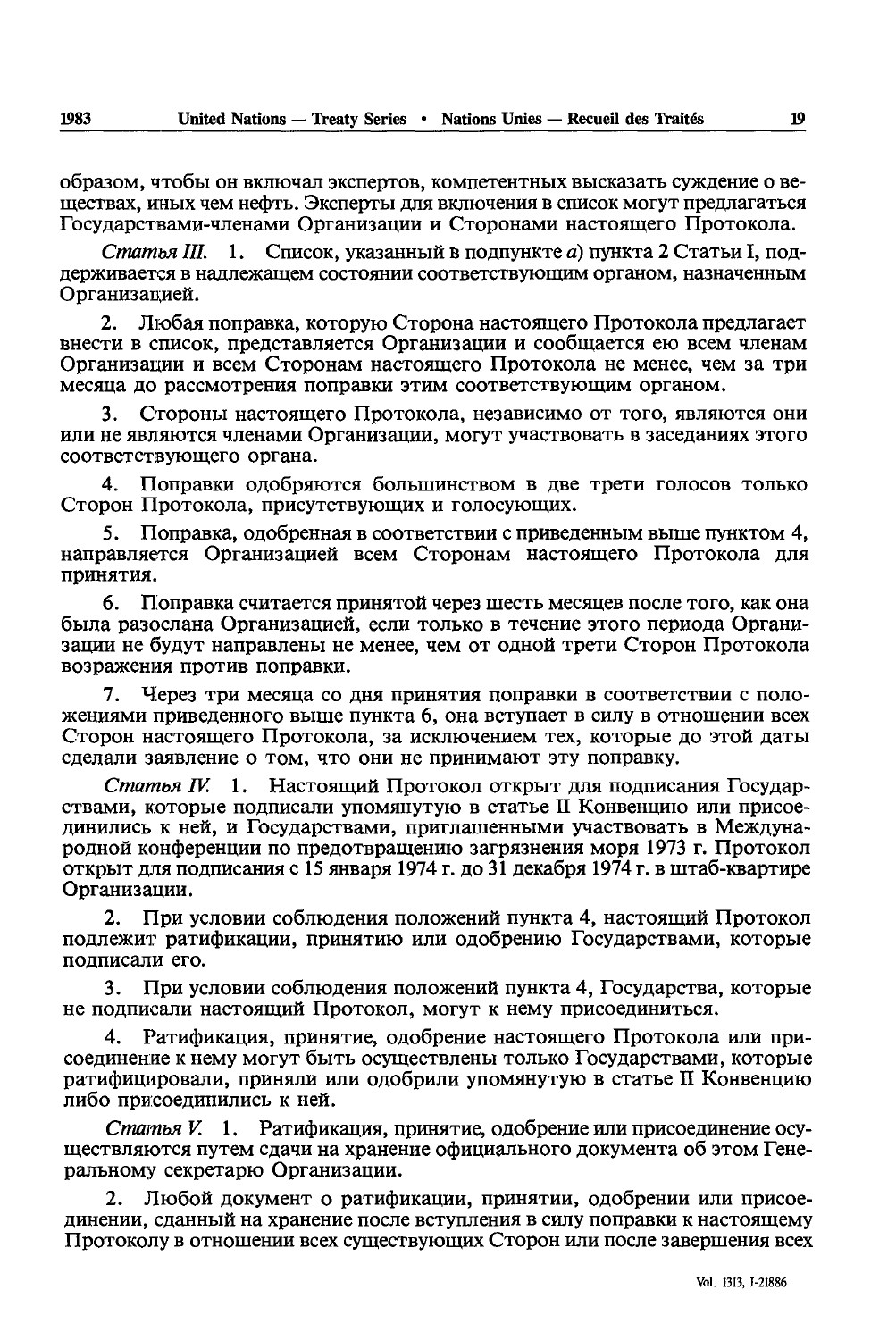мер, необходимых для вступления в силу этой поправки в отношении таких Сторон, считается относящимся к Протоколу, измененному такой поправкой.

Статья VI. 1. Настоящий Протокол вступает в силу на девяностый день после того, как пятнадцать Государств сдадут на хранение Генеральному секретарю Организации документы о ратификации, принятии, одобрении или присоединении. Однако настоящий Протокол не вступит в силу до вступления в силу упомянутой в статье II Конвенции.

 $2.$ Для каждого Государства, которое впоследствии ратифицирует, примет, одобрит настоящий Протокол или присоединится к нему, он вступает в силу на девяностый день после сдачи таким Государством на хранение соответствующего документа.

Статья VII. 1. Настояций Протокол может быть денонсирован любой Стороной в любое время после вступления Протокола в силу для этой Стороны.

Денонсация осуществляется путем слачи соответствующего локумента на хранение Генеральному секретарю Организации.

3. Денонсация вступает в силу по истечении одного года со дня сдачи на хранение документа о денонсации Генеральному секретарю Организации или по истечении большего срока, который может быть указан в этом документе.

Денонсация одной из Сторон упомянутой в статье II Конвенции  $\mathbf{4}$ . считается денонсацией настоящего Протокола этой Стороной. Она вступает в силу в тот же самый день, в который денонсация Конвенции вступает в силу в соответствии с пунктом 3 статьи XII этой Конвенции.

Статья VIII. 1. Организация может созвать конференцию для пересмотра настоящего Протокола или внесения в него поправок.

Организация созывает конференцию Сторон настоящего Протокола 2. для пересмотра Протокола или внесения в него поправок по просьбе не менее, чем одной трети Сторон.

Статья IX. 1. Настоящий Протокол будет сдан на хранение Генеральному секретарю Организации.

- $2.$ Генеральный секретарь Организации:
- а) сообщает всем Государствам, которые подписали настоящий Протокол или присоединились к нему:
	- (i) о каждом новом подписании Протокола или сдаче на хранение нового документа с указанием даты, когда это было сделано;
	- (ii) о дате вступления в силу настоящего Протокола;
	- (iii) о каждой сдаче на хранение документа о денонсации настоящего Протокола и о дате вступления в силу этой денонсации;
	- (iv) о каждой поправке к настоящему Протоколу или к Приложению к нему и о каждом возражении против такой поправки или заявлении о непринятии такой поправки;

b) направляет заверенные копии настоящего Протокола всем подписавшим его Государствам и всем Государствам, которые присоединяются к нему.

Статья Х. Как только настоящий Протокол вступит в силу, его заверенная копия должна быть передана Генеральным секретарем Организации Объединенных Наций для регистрации и опубликования в соответствии со Статьей 102 Устава Организации Объединенных Наций.

1983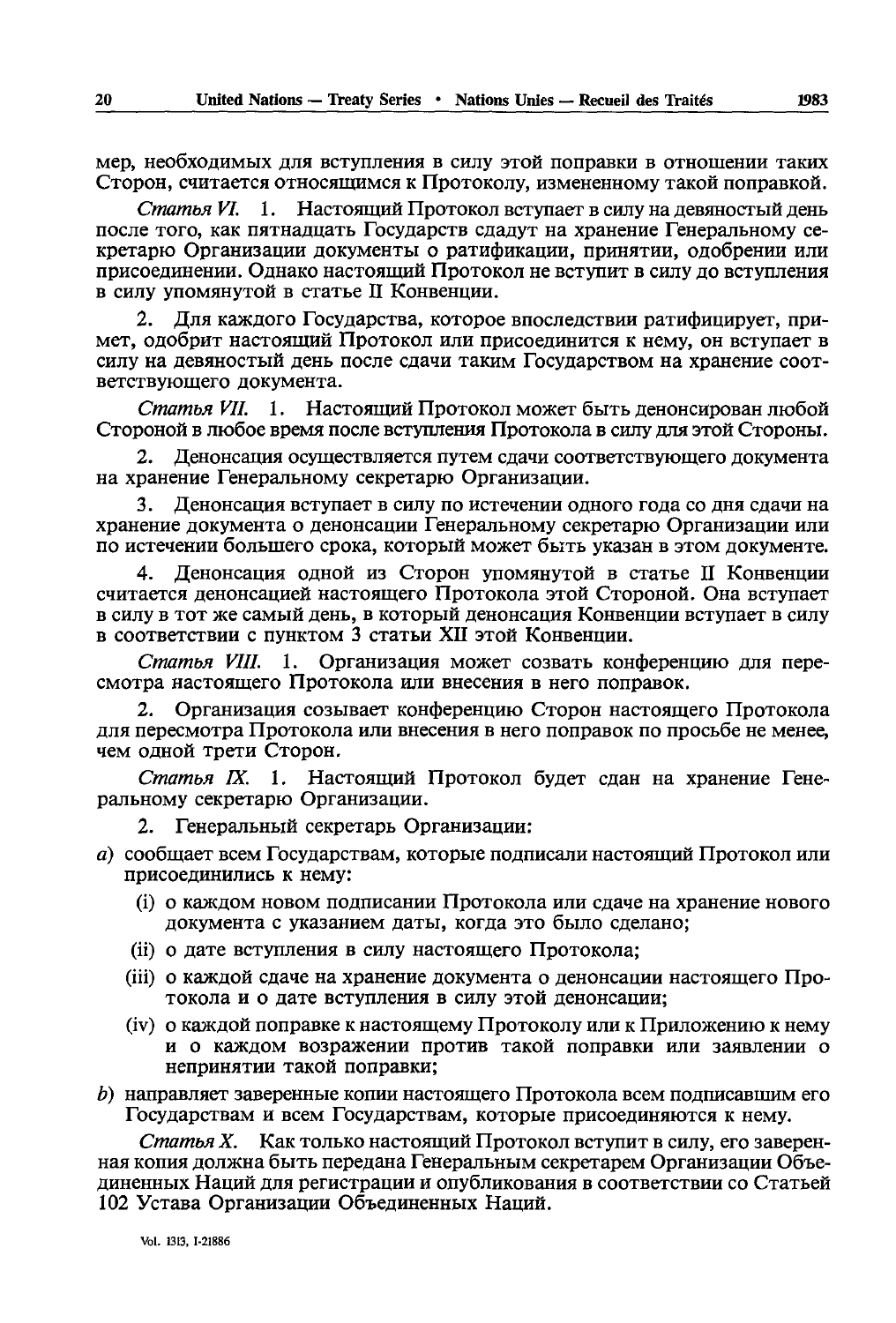Статья XI. Настоящий Протокол составлен в одном экземпляре на английском, испанском, русском и французском языках, причем все четыре текста являются равно аутентичными.

В удостоверение чего нижеподписавшиеся, должным образом на то уполномоченные, полписали настоящий Протокол.

СОВЕРШЕНО в Лондоне второго ноября одна тысяча девятьсот семьдесят третьего года.

### ПРИЛОЖЕНИЕ

Перечень веществ, составленный Комитетом Защиты Морской Среды ОРГАНИЗАЦИИ В СООТВЕТСТВИИ СО СТАТЬЕЙ 1 (2a)

Нефтепродукты (при перевозках наливом)  $1<sup>1</sup>$ 

Разбавленные нефтяные битумы Компоненты смешения Кровельный гудрон

Остатки прямой гонки

Нефти и масла

1983

Осветленный нефтепродукт (масло) Смеси, содержащие сырую нефть Дорожный битум Ароматизированные масла (за исключением растительных) Компоненты смешения Минеральное масло Веретенное масло Турбинное масло Дистилляты Прямогонные дистилляты Стабилизированные дистилляты Газойль Крекинг-газойль Компоненты бензина Алкилаты — компоненты бензина Бензин — риформинга (риформат)<br>Полимер — бензин Бензины Газовый конденсат (природный) Автомобильный Авиационный Прямогонный Реактивные топлива JP-1 (керосин)  $JP-3$  $JP-4$ JP-5 (керосин тяжелый) Турбореактивное топливо Лаковый керосин (уайт-спирит) Нафта Сольвент (растворитель) Сольвент тяжелый (бензино-лигроиновая фракция) Средняя дистиллятная фракция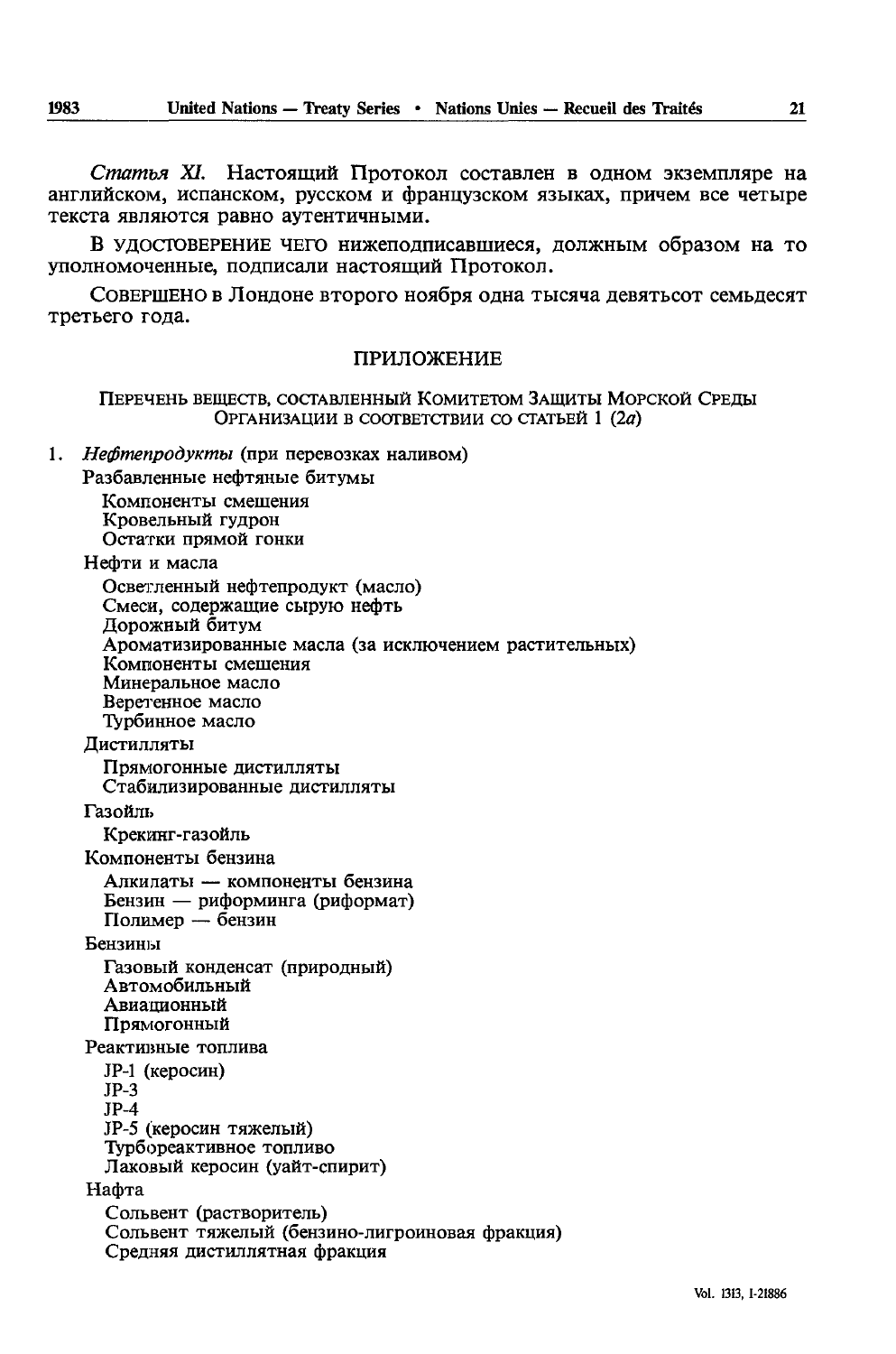2. Вредные вешества Уксусный ангидрид Ацетон Ацетонциангидрин Акролеин Акрилонитрил Альдрин Аллилизотиоцианат (изородановый аллил) Фосфид алюминия Аммиак (28%-ный водный раствор) Фосфат аммония аммофос Амилмеркаптан Анилин Анилин хлористоволоролный Соединения, содержащие сурьму Соединения, содержащие мышьяк Атразин Азинфосметил (Гутион) Азид бария Цианистый барий Окись бария Бензол Изомеры бензолгексохлорида (линдан) Бензидин Бериллиевый порошок Бром Бромбензилцианид Н-бутилакрилат Масляная кислота Какодиловая кислота Соелинения калмия Карбарил севин, (I-нафтил-N) Сероуглерод Четыреххлористый углерод Хлородан (октахлор) Монохлорацетон Хлорацетофенон Хлординитробензол Хлороформ Хлоргидрины неочищенные Хлорпикрин Хромовая кислота (триокись хрома) Коккулус [cocculus] (твердый) Соединения меди Крезолы Куприэтилендиамин Цианистые соединения Бромистый циан Хлористый циан ДДТ Дихлоранилины Дихлорбензолы Дильдрин Диметоат (цигон, фосфомид, Рагор, Сайгон) Диметиламин (40%-ный водный раствор) Динитроанилины 4,6-динитроортокрезол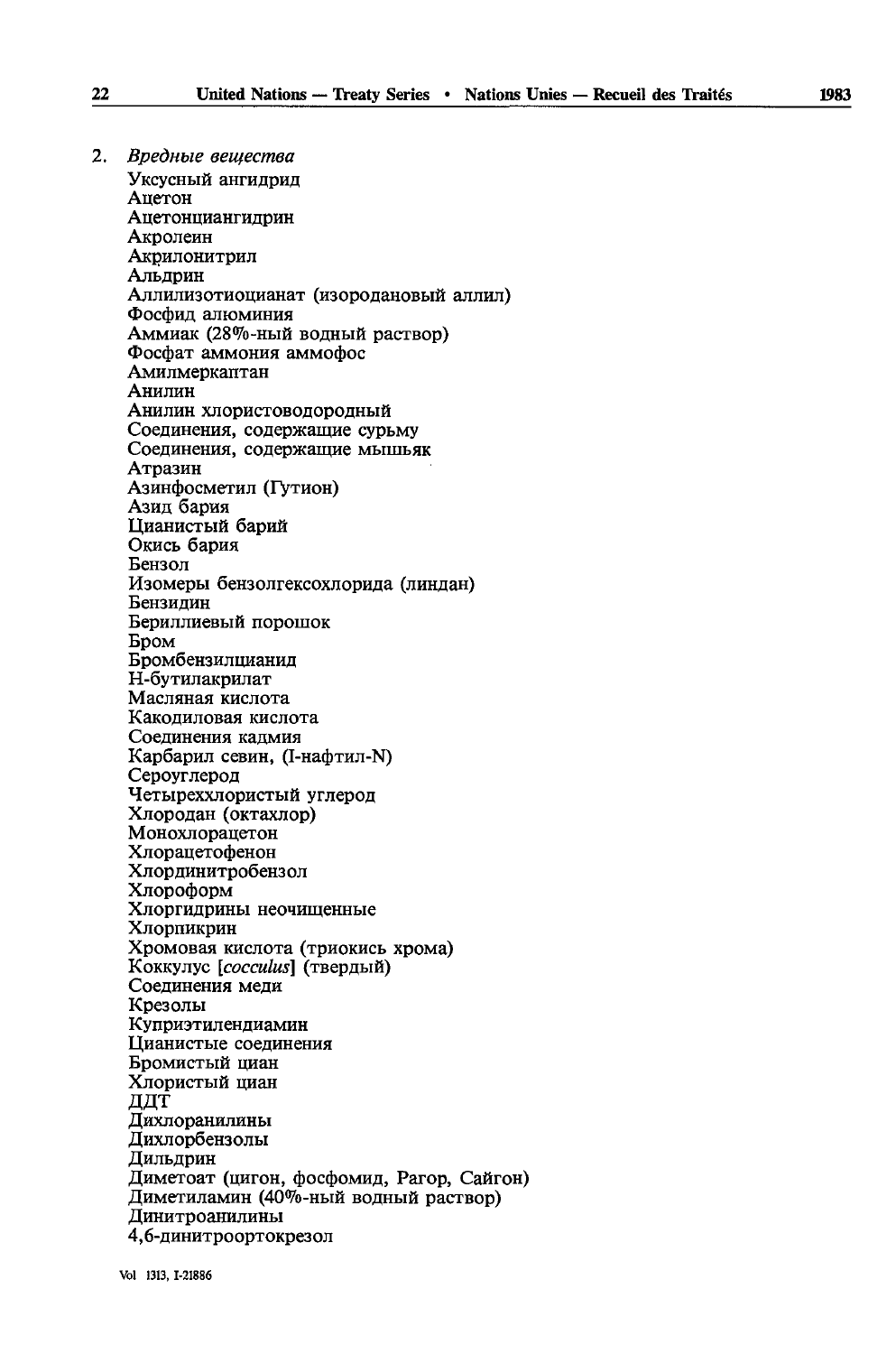Динитрофенолы<br>Эндосульфан (тиодан) Эндрин Эпихлоргидгин Этилбромацетат Этиленхлоргидрин (2-хлорэтанол) Дихлорэтан Этилпаратион Фентинацетат (сухой) Кремнефтористоводородная кислота Гептахлор Гексахлорбензол Гексаэтилтетрафосфат Синильная кислота Фтористоводородная или плавиковая кислота (40%-ный водный раствор) Изопрен Соединения свинца Линдан (гаммексан, ВНС) Мелатион Соединения ртути Метиловый спирт Хлористый метилен Мелясса (патока) Нафталин (плавленый) Нафтилтиомочевина Азотная кислота (90%-ная) Олеум Паратион Паракват Фенол Фосфорная кислота Фосфор (элементарный) Полигалоилные бифенилы Пентахлорфенолят натрия (раствор) Стирол-мономер Толуол Толуолдиизоцианат Токсафен Тритолилфосфат (трикрезилфосфат)  $2,4,5-T$ 3. Сжиженные газы (при перевозках наливом) Ацетальдегид Безводный аммиак (жидкий) Бутадиен Бутан Бутан-пропановые фракции (сжиженные нефтяные газы) Бутилены Хлор Диметиламин Хлористый этил Этан Этилен

Смесь метилацетилен-пропадиен

Метан (сжиженный природный газ)

Бромистый метил

Окись этилена

1983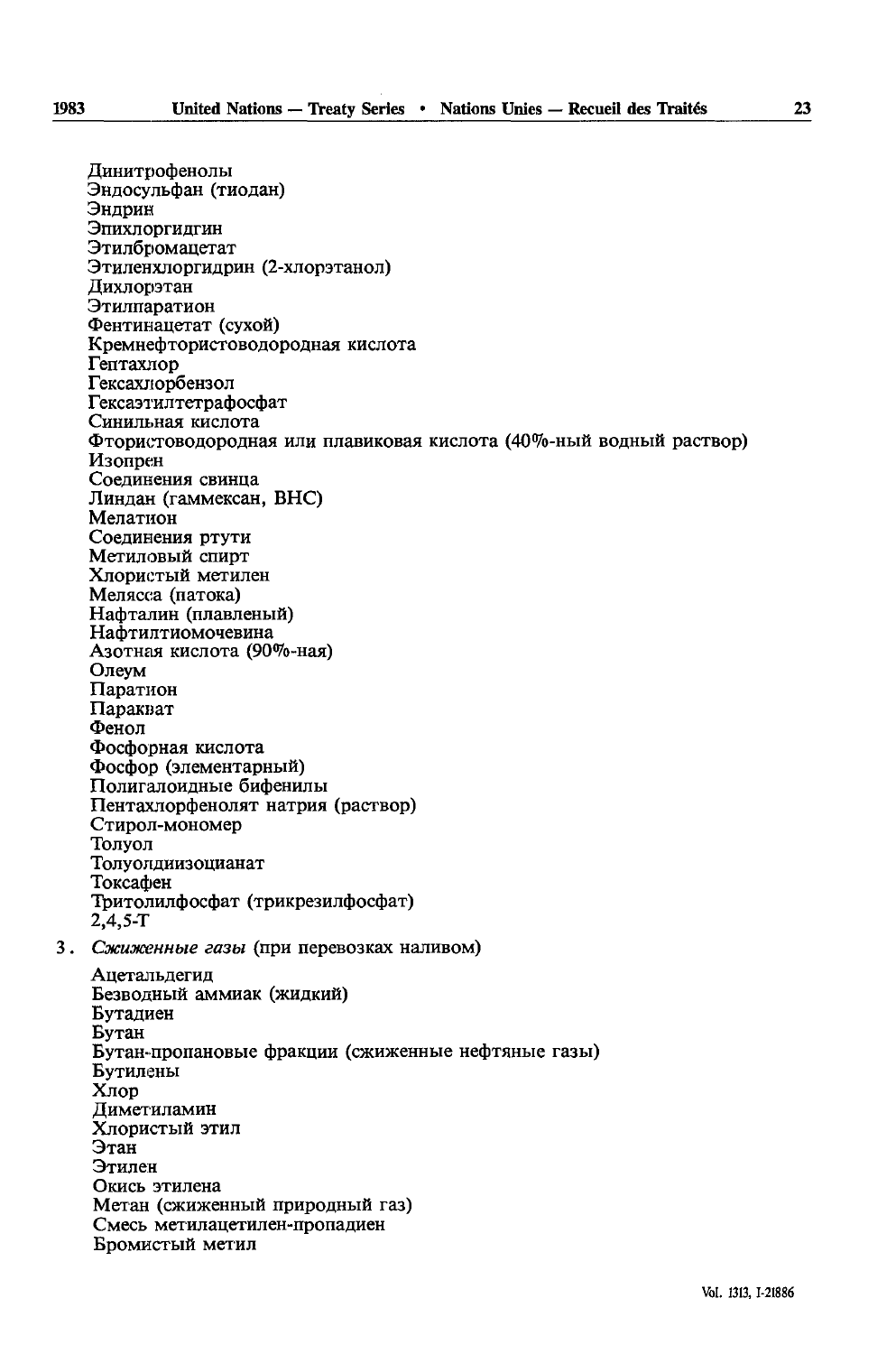Хлористый метил Пропан Пропилен Хлор винил-мономер Безводный хлористый водород Безводный фтористый водород Сернистый ангилрил

### 4. Радиоактивные вешества

Ралиоактивные вещества, включая элементы и соединения, изотопы которых подпадают под требования Раздела 835 Правил безопасной транспортировки радиоактивных веществ (пересмотренное издание 1973 г.), опубликованных Международным агентством по атомной энергии, но не ограничиваясь ими, могут храниться или транспортироваться как вещества и/или материалы в упаковках Типа А и Типа В. как распіепляющие вещества или вещества, транспортируемые в особых условиях, такие как 60Co. 137Cs. 226Ra. 239Pu. 235U.

 $24$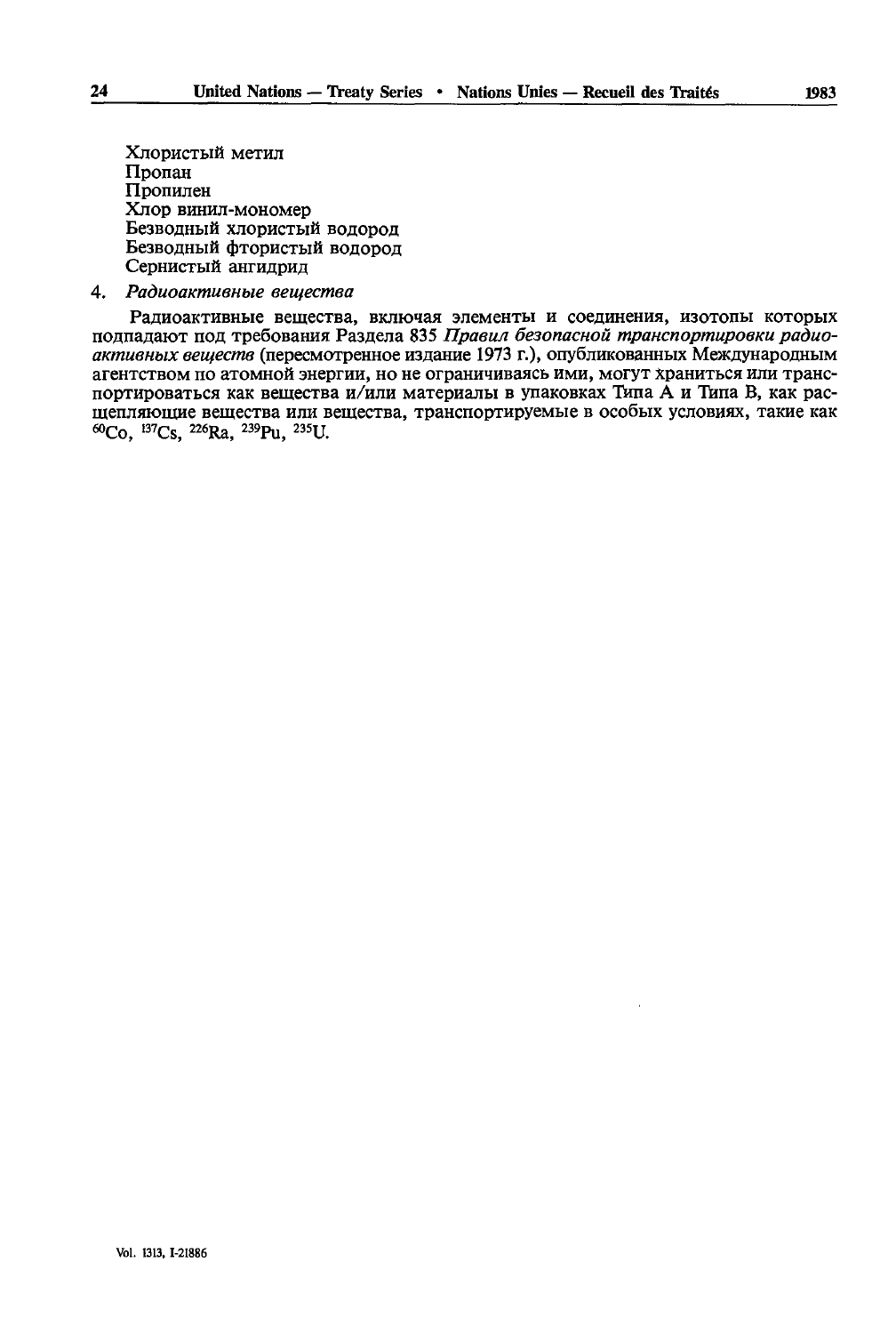[SPANISH TEXT — TEXTE ESPAGNOL]

# PROTOCOLO RELATIVO A LA INTERVENCIÔN EN ALTA MAR EN CASOS DE CONTAMINACIÔN FOR SUSTANCIAS DISTINTAS DE LOS HIDROCARBUROS, 1973'

Las Partes en el presente Protocolo,

Siendo partes en el Convenio internacional relative a la intervention en alla mar en casos de accidentes que causen una contamination por hidrocarburos, adoptado en Bruselas el 29 de noviembre de 1969,

Teniendo en cuenta la Resolución sobre coopéración internacional en materia de contaminantes distintos de los hidrocarburos, adoptada por la Conferencia juridica interna cional sobre daños causados por la contaminación de las aguas del mar, 1969,

Teniendo también en cuenta que, en cumplimiento de dicha Resolución, la Organización Consultiva Marítima Intergubernamental ha intensificado su labor, en colaboración con todas las organizaciones internationales interesadas, acerca de todos los aspectos de la contamination por sustancias distintas de los hidrocarburos,

Han convenido lo siguiente:

*Artículo I. 1. Las Partes en el presente Protocolo podrán tomar en alta mar las* medidas que estimen necesarias para prevenir, mitigar o eliminar todo peligro grave e inminente para su litoral o intereses conexos, debido a la contaminación o amenaza de contaminación por sustancias distintas de los hidrocarburos, resultante de un siniestro maritime o de actes relacionados con tal siniestro, a los que sean razonablemente atribuibles consecuencias desastrosas de gran magnitud.

2. Las "sustancias distintas de los hidrocarburos" a que se refïere el pârrafo 1 serân:

- *a*) Las sustancias numeradas en una lista que, una vez confeccionada por el órgano competente que designe la Organización, constituirá un anexo del presente Protocolo, y
- *b*) Aquellas otras sustancias susceptibles de ocasionar riesgos para la salud humana, dañar la flora, la fauna y los recursos vivos del medio marino, menoscabar sus alicientes recreativos o entorpecer los usos legítimos de las aguas del mar.

3. Siempre que una Parte, en ejercicio de su derecho de intervention, tome medidas en relación con alguna de las sustancias a que se refiere el párrafo 2 *b*) anterior, recaerá en dicha Parte la obligation de demostrar que, en las circunstancias concurrentes al tiempo de la intervención, era razonable suponer que la sustancia podía entrañar un peligro grave e inminente anâlogo al que entranarîa cualquiera de las sustancias enumeradas en la lista que se menciona en el pârrafo 2 a) anterior.

*Artículo II.* 1. Las disposiciones del artículo I, párrafo 2 y de los artículos II a VIII del Convenio relativo a la intervención en alta mar en casos de accidentes que causen una contaminación por hidrocarburos, 1969, y de su anexo, en lo concerniente a los hidrocarburos, se aplicarán también a las sustancias a que se refiere el artículo I del presente Protocolo.

<sup>&</sup>lt;sup>1</sup> By a procès-verbal of rectification as drawn up by the Secretary General of the International Maritime Organization at the Headquarters of the Organization in London on 14 October 1977, the Contracting Governments agreed to correct an error in the English authentic text by deleting the word "marine" from the title of the Protocol—Par un procès-verbal de rectification effectué par le Secrétaire général de l'Organisation maritime internationale au siège de l'Organisation à Londres le 14 octobre 1977, les Gouvernements contractants ont approuvé la correction d'une erreur dans le texte anglais authentique en supprimant le mot « marine » du titre du Protocole.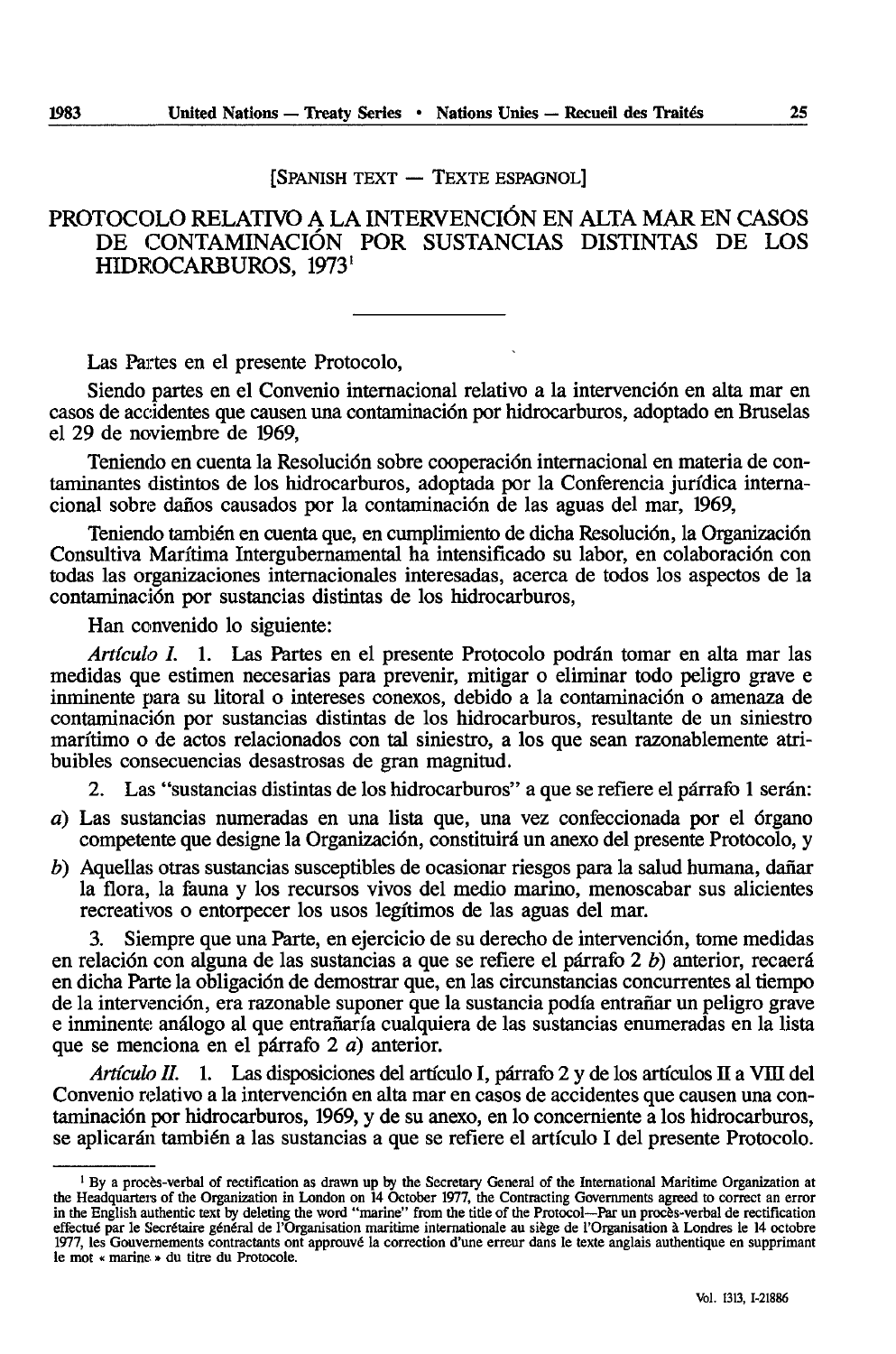2. A los efectos del presente Protocolo, la lista de expertos a que se hace referencia en los artículos  $III$  c) y  $IV$  del Convenio será ampliada a fin de que incluya expertos califïcados para asesorar en lo relative a las sustancias distintas de los hidrocarburos. Los Estados Miembros de la Organizacidn y las Partes en el présente Protocolo podrân someter nombres con miras a la confeccidn de la lista.

*Articula III.* La lista que se menciona en el pârrafo 2 *a)* del articulo I sera mantenida por el órgano competente que designe la Organización.

2. Toda enmienda a la lista que proponga hacer una Parte en el presente Protocolo será sometida a la Organización y ésta la distribuirá a todos los Miembros de la Organización y a todas las Partes en el presente Protocolo por lo menos très meses antes de su examen por el órgano competente.

3. Las Partes en el présente Protocolo, sean o no Miembros de la Organizacidn, tendrân derecho a participar en las deliberaciones del drgano compétente.

4. Las enmiendas serân adoptadas por una mayorîa de dos tercios de los présentes y votantes interviniendo solamente en la votacidn las Partes en el présente Protocolo.

5. La enmienda, si fuera adoptada de conformidad con el pârrafo 4 anterior, sera comunicada por la Organización a todas las Partes en el presente Protocolo para que pueda ser aceptada.

6. La enmienda se considerarâ aceptada al término de un plazo de seis meses después de haber sido comunicada salvo que, dentro de ese plazo, por lo menos un tercio de las Partes en el présente Protocolo hayan comunicado a la Organizacidn una objecidn a tal enmienda.

7. Toda enmienda que se considère aceptada de conformidad con el pârrafo 6 anterior entrará en vigor très meses después de su aceptación respecto a todas las Partes en el presente Protocolo, salvo aquellas que, antes de esa fecha, hayan declarado que no aceptan dicha enmienda.

*Artículo IV.* 1. El presente Protocolo estará abierto a la firma por los Estados que hayan firmado el Convenio mencionado en el articulo H, o que se hayan adherido al mismo, y por todo Estado invitado a enviar representacidn a la Conferencia internacional sobre contaminacidn del mar, 1973. El Protocolo quedarâ abierto a la firma en la Sede de la Organizacidn desde el 15 de enero de 1974 hasta el 31 de diciembre de 1974.

2. A reserva de lo dispuesto en el párrafo 4 de este artículo, el presente Protocolo estarâ sujeto a ratificacidn, aceptacidn o aprobacidn por los Estados que lo hayan firmado.

3. A reserva de lo dispuesto en el párrafo 4, el presente Protocolo estará abierto a la adhesidn de los Estados que no lo hayan firmado.

4. El presente Protocolo sólo podrá ser objeto de ratificación, aceptación, aprobación o adhesidn por parte de los Estados que hayan ratificado, aceptado o aprobado el Convenio mencionado en el articulo II o que se hayan adherido al mismo.

*Artículo V.* 1. La ratificación, aceptación, aprobación o adhesión se efectuará mediante depdsito en poder del Secretario General de la Organizacidn de un instrumento formalizado a tal efecto.

2. Todo instrumento de ratificacidn, aceptacidn, aprobacidn o adhesidn depositado después de la entrada en vigor de una enmienda al presente Protocolo respecto a todas las Partes que lo sean en ese momento, o después de haberse cumplido todos los requisites necesarios para la entrada en vigor de la enmienda respecte a dichas Partes, se considerarâ aplicable al Protocolo modificado por esa enmienda.

*Articulo VI.* 1. El présente Protocolo entrarâ en vigor noventa dfas después de la fecha en que quince Estados hayan depositado instrumentes de ratificacidn, aceptacidn,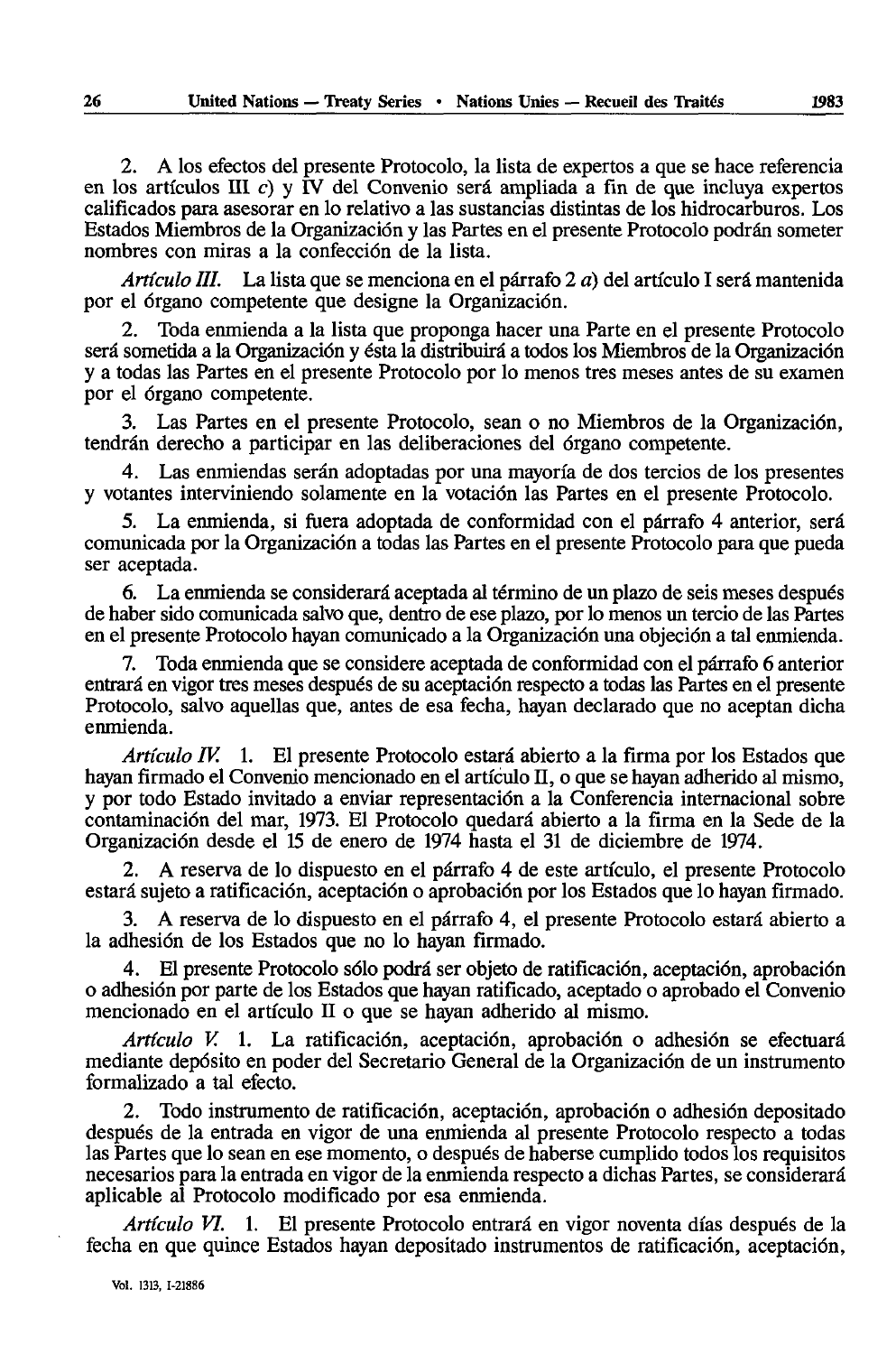aprobación o adhesión en poder del Secretario General de la Organización, a condición, sin embargo, de que no podrâ entrar en vigor antes de que entre en vigor el Convenio mencionado en el artîculo H.

2. Para todo Estado que posteriormente lo ratifique, acepte o apruebe, o que se le adhiera, el présente Protocolo entrarâ en vigor a los noventa dfas de haber sido depositado por dicho Estado el instrumento correspondiente.

*Artículo VII.* 1. El presente Protocolo podrá ser denunciado por cualquiera de las Partes en cualquier fecha posterior a la de entrada en vigor del Protocolo para dicha Parte.

2. La denuncia se efectuará mediante depósito de un instrumento a tal efecto en poder del Secretario General de la Organización.

La denuncia surtirá efecto un año después de haber sido depositado el instrumento correspondiente en poder del Secretario General de la Organization o al expirar cualquier otro plazo nias largo que pueda fîjarse en dicho instrumenta.

4. Toda denuncia del Convenio mencionado en el artîculo II por una Parte sera considerada también como denuncia del presente Protocolo por esa Parte. Tal denuncia surtirâ efecto el mismo dia en que surta efecto la denuncia del Convenio de conformidad con el pârrafo 3 del artfculo XII de ese Convenio.

*Articula VIII.* 1. La Organization podrà convocar una Conferencia con objeto de revisar o enmendar el presente Protocolo.

2. La Organización convocará una Conferencia de las Partes en el presente Protocolo con objeto de revisarlo o enmendarlo a petición de por lo menos un tercio de las Partes en el mismo.

*Artículo IX.* 1. El presente Protocolo será depositado en poder del Secretario General de la Organización.

2. El Secretario General de la Organización:

- $a)$  Informará a todos los Estados que hayan firmado el presente Protocolo o se hayan adherido al mismo acerca de:
	- i) Toda firma o depósito de instrumento que se reciban y la fecha de tal firma o depósito;
	- ii) La fecha de entrada en vigor del presente Protocolo;
	- iii) Todo depósito de un instrumento de denuncia del presente Protocolo y la fecha en que la denuncia surta efecto;
	- iv) Toda enmienda al présente Protocolo o a su anexo y cualquier objecion a tal enmienda o declaración de no aceptación de dicha enmienda;
- *b*) Transmitirá copias certificadas auténticas del presente Protocolo a todos los Estados que lo hayan firmado y a todos los Estados que se adhieran al mismo.

Artículo X. Tan pronto como el presente Protocolo entre en vigor, el Secretario General de la Organization remitirâ una copia certificada auténtica del mismo a la Secretaria de las Naciones Unidas para que sea registrado y publicado de conformidad con el Artîculo 102 de la Carta de las Naciones Unidas.

*Artîculo XI.* El présente Protocolo esta redactado en ejemplar ûnico en los idiomas español, francés, inglés y ruso, siendo los cuatro textos igualmente auténticos.

EN TESTIMONIO DE LO CUAL los infrascritos, debidamente autorizados al efecto, han firmado el presente Protocolo.

HECHO en Londres el día dos de noviembre de mil novecientos setenta y tres.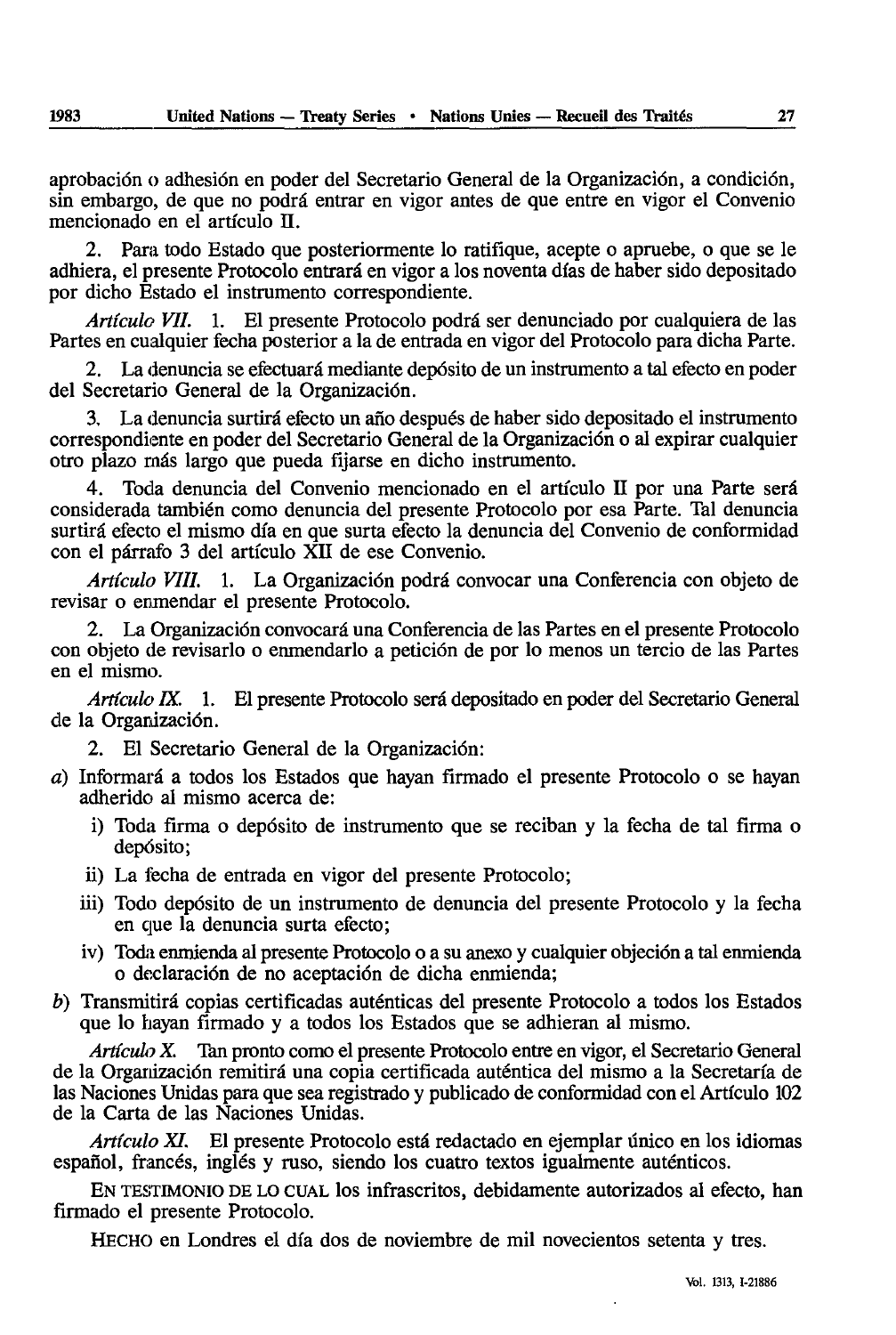### ANEXO

#### LlSTA DE SUSTANCIAS ESTABLECIDA POR EL COMITÉ DE PROTECCIÔN DEL MEDIO MARINO DE LA ORGANIZACIÔN DE CONFORMIDAD CON EL PÂRRAFO 2 *à)* DEL ARTÎCULO I

1. *Hidrocarburos* (cuando se transporten a granel)

Soluciones asfâlticas

Bases para mezclas asfâlticas Impermeabilizantes bituminosos Residues de primera destilaciôn

#### Hidrocarburos

Aceite clarifîcado Mezclas que contengan crudos de petrôleo Bitumen para riego de afîrmados Aceites aromáticos (excluidos los aceites vegetales) Aceites base Aceites minerales Aceites penetrantes Aceites ligeros (spindle) Aceites para turbinas Destilados Fracciôn directa de columna Corte de expansión Gas oil De craqueo (cracking) Bases para gasolinas Bases alkflicas

Bases reformadas Bases polimeras

## Gasolinas

Natural De automôvil De aviación Directa de columna

Combustibles para reactores

```
JP-1 (keroseno)
JP-3
```
JP-4

JP-5 (keroseno pesado) ATK (turbo fuel) Alcohol mineral

#### Naftas

Disolventes Petrôleo Fracciôn intermedia

- 2. *Sustancias nocivas*
- Acetato de fentin (seco) Acetona Acido butirico Acido cacodflico Acido cianhfdrico Acido crômico (triôxido de cromo) Acido fluorhfdrico (soluciôn acuosa 40%)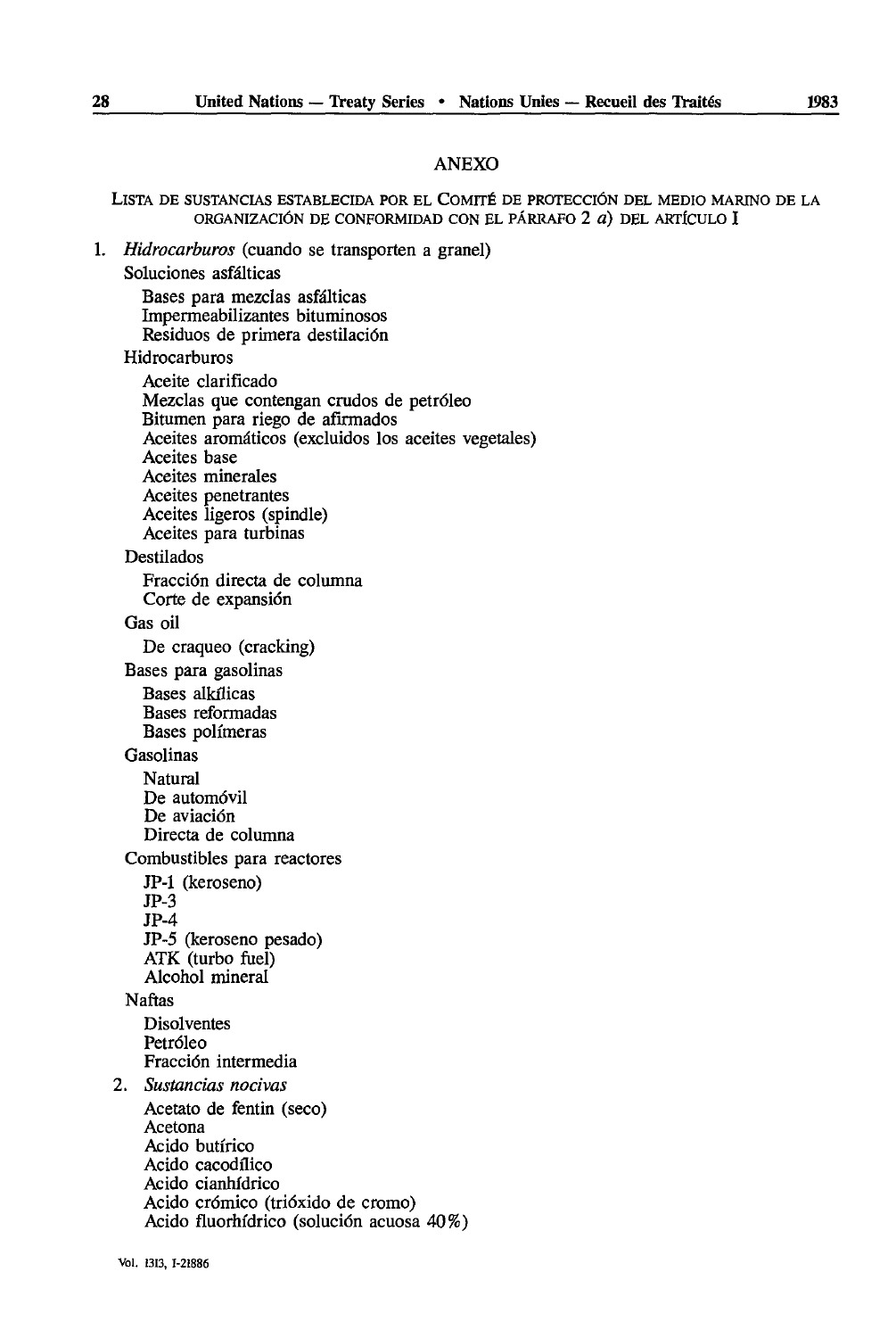Acido fluosilfcico Acido fosfôrico Acido nftrico (90%) Acrilato de n-butilo Acrilonitrilo Acrolema Alcohol metflico Aldrina Amilmercaptano Amonfaco (soluciôn acuosa 28%) Anhidrido acético Anilina Atrazina Azida de bario Azinfo-metilo (Guthion) Benceno Bencidina Berilio en polvo Bifenilos polihalogenados Bromo Bromoacetato de etilo Bromuro de cianôgeno Carbaril (Sevin) Cianhidrina de la acetona Cianuro de bario Cianuro de bromobencilo Clorhidrato de anilina Clorhidrina etilénica (2-cloro-etanol) Clorhidrinas (crudas) Clordano Cloroacetona Cloroacetofenona Clorodinitrobenceno Cloroformo Cloropicrinas Cloruro de cianôgeno Cloruro de metileno Cocculus (coca de Levante) (sôlido) Compuestos de antimonio Compuestos de arsénico Compuestos de cadmio Compuestos de cianuro Compuestos de cobre Compuestos de mercuric Compuestos de plomo **Cresoles** DDT Dicloroanilinas Diclorobencenos Dicloruro de etileno Dieldrina Diisocianato de tolueno Dimetilamina (soluciôn acuosa 40%) Dimetoato (Cygon) Dinitroanilinas 4,6 Dinitrocresol Dinitrofenoles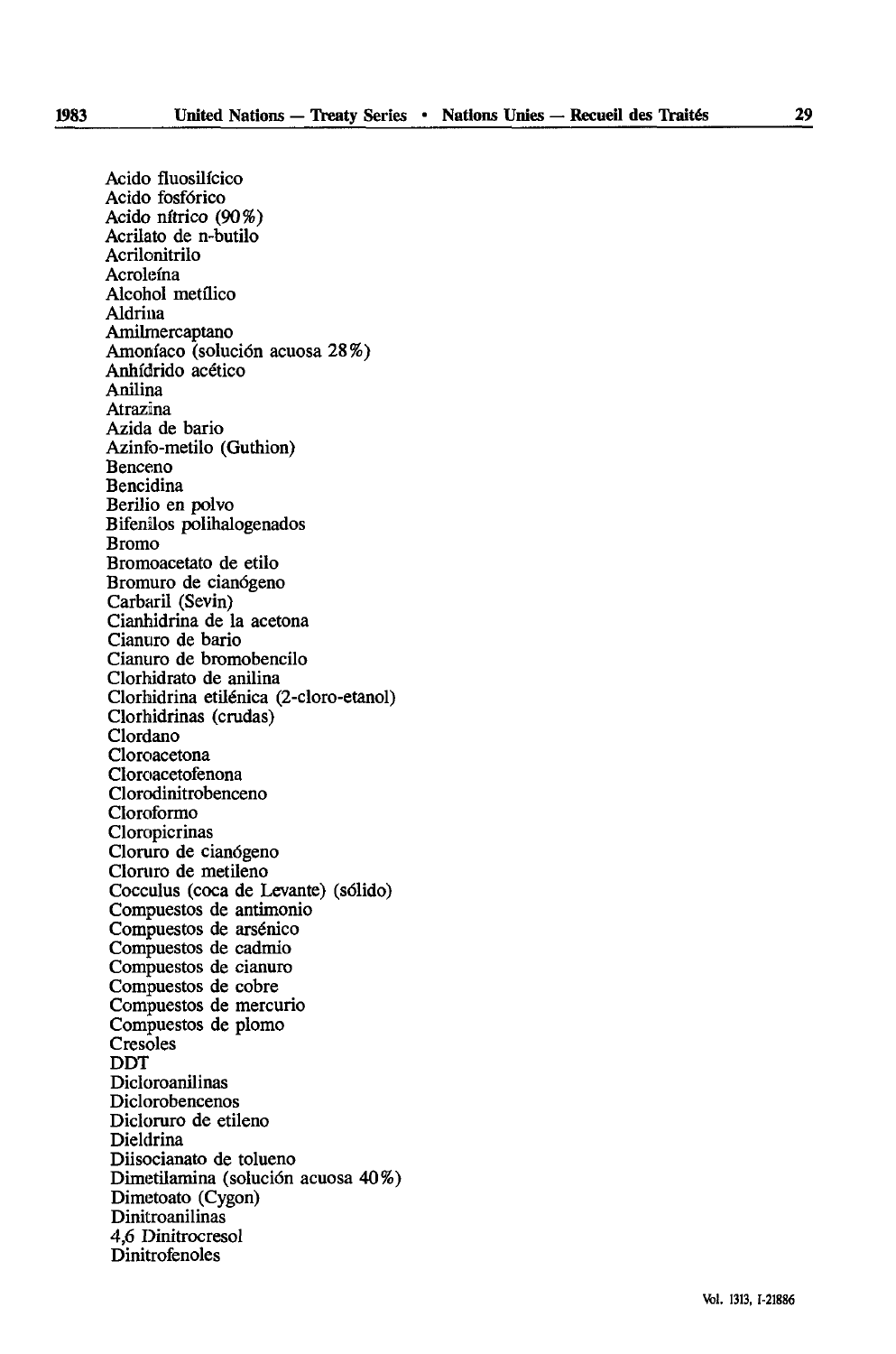Disulfuro de carbono Endosulfân (Tiodan) Endrina Epiclorhidrina Etil paratiôn Etilendiamina de cobre Estireno, monómero Fenol Fosfato amônico Fosfato de tritolilo (Fosfato de tricresilo) Fôsforo (elemental) Fosfuro de aluminio Heptacloro Hexaclorobenceno Isomeros del hexacloruro de benceno (Lindano) Isopreno Isotiocianato de alilo Lindano (gamma hexano, BHC) Malatiôn Melaza Naftaleno (fundido) Naftiltiourea **Oleum** Oxido de bario Paraquat Paratiôn Pentaclorofenato sédico (soluciôn) Tetracloruro de carbono Tetrafosfato de hexaetilo Tolueno Toxafeno 2, 4, 5-T 3. *Gases licuados* (cuando se transporten a granel) Acetaldehido Acido clorhfdrico anhidro Acido fluorhfdrico anhidro Amonfaco anhidro Bromuro de metilo **Butadieno** Butano Butilenos Cloro Cloruro de etilo Cloruro de metilo Cloruro de vinilo anhidro Dimetilamina Diôxido de azufre Etano Etileno Metano (gas natural licuado) Mezcla butano/propano Mezcla de metilacetileno y propadieno Oxido de etileno Propano Propileno

 $\bullet$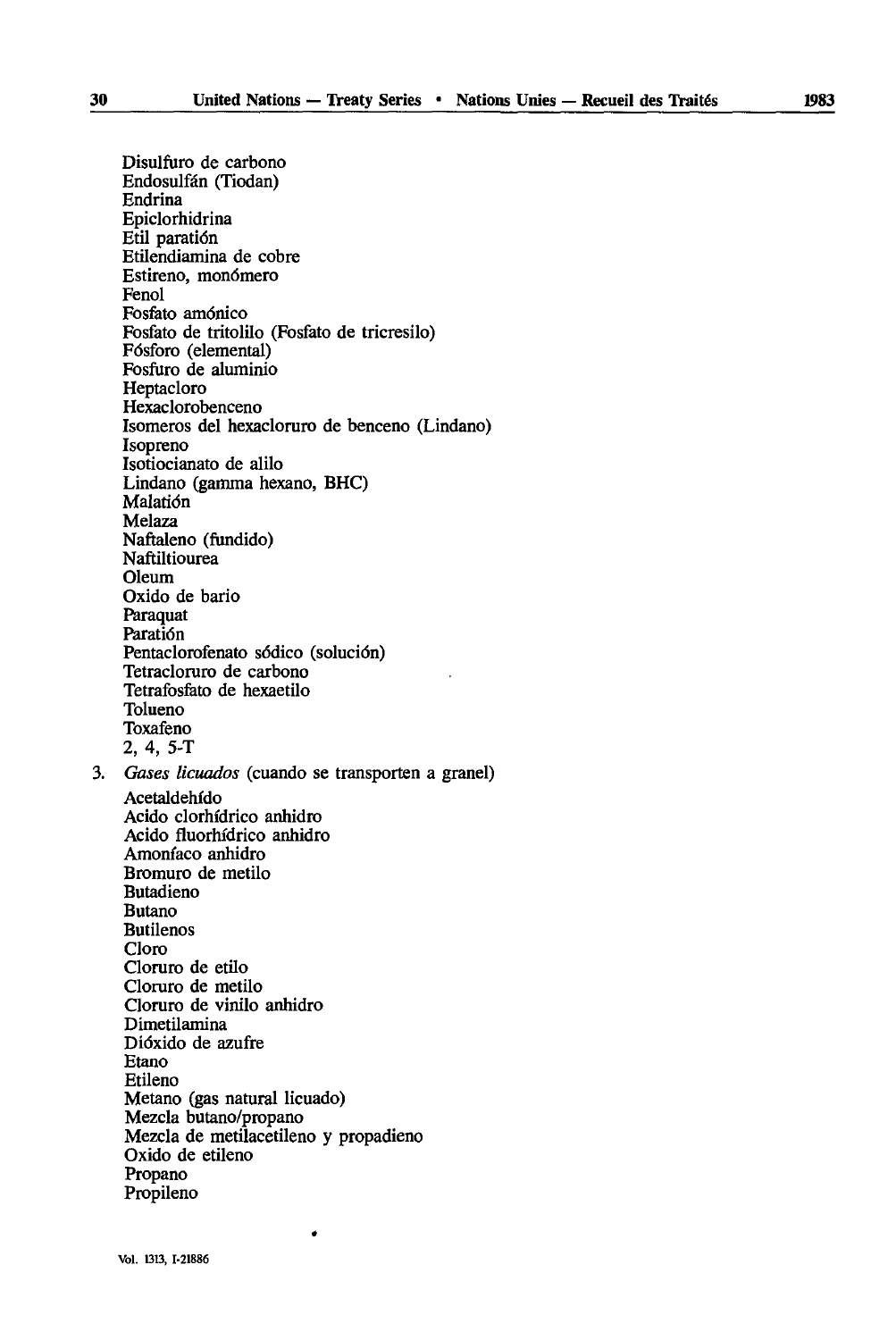#### 4. *Sustancias radiactivas*

Las sustancias radiactivas, incluidos, sin que esta inclusion tenga carâcter limitativo, los elementos y los compuestos cuyos isotopes estén sujetos a las prescripciones de la secciôn 835 del *Reglamento para el transporte sin riesgos de materiales radiactivos —* publicado por el Organismo International de Energfa Atômica (ediciôn revisada, 1973) — y que quepa almacenar o transportar en bultos del Tipo A, del Tipo B, como materiales fisionables o como materiales transportables en virtud de arreglos especiales, tales como <sup>60</sup>Co, <sup>137</sup>Cs, <sup>226</sup>Ra, <sup>239</sup>Pu, <sup>235</sup>U.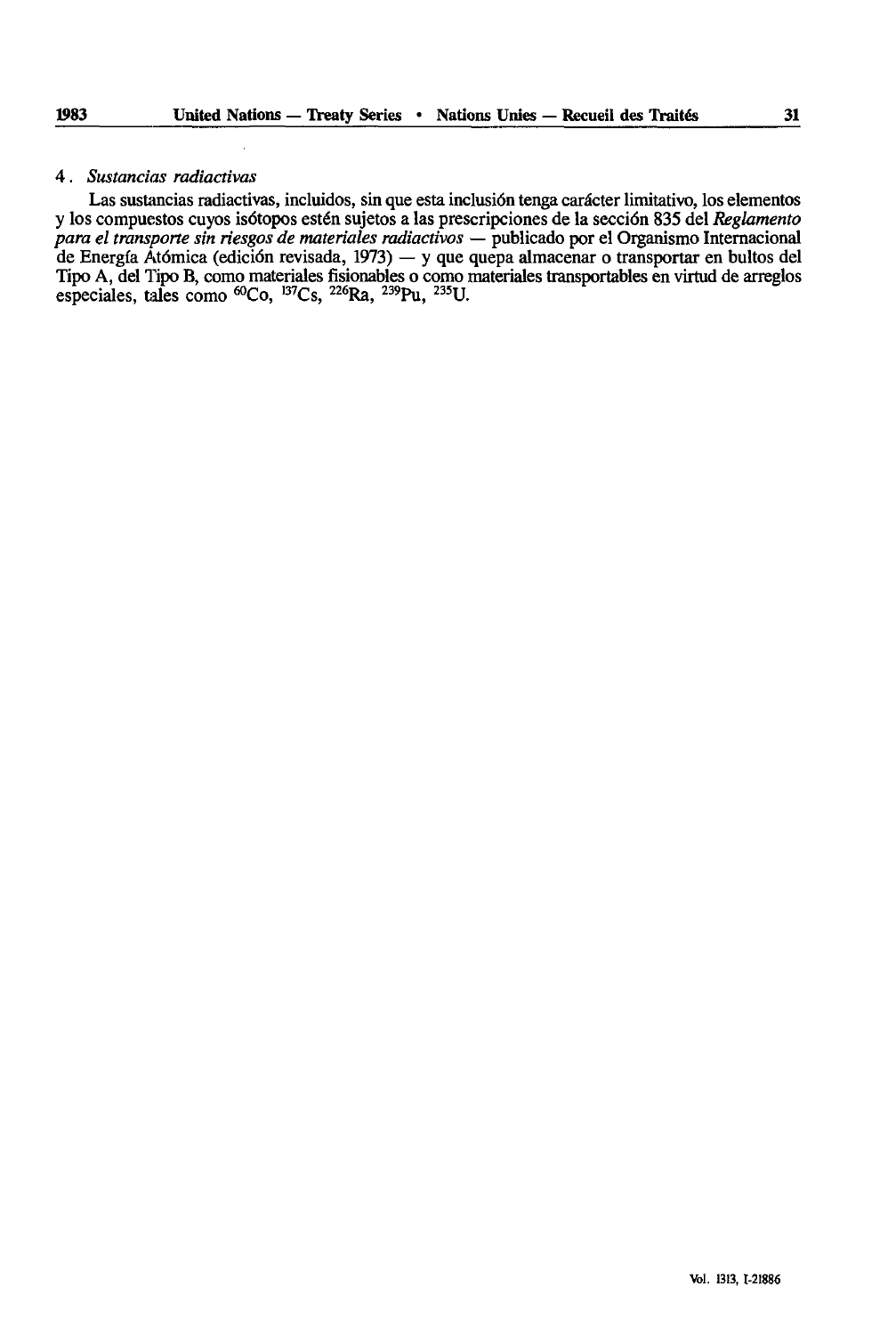# [RUSSIAN TEXT - TEXTE RUSSE]

# ЗАКЛЮЧИТЕЛЬНЫЙ АКТ МЕЖДУНАРОДНОЙ КОНФЕРЕНЦИИ ПО ПРЕДОТВРАЩЕНИЮ ЗАГРЯЗНЕНИЯ МОРЯ 1973 г.

1. Своей Резолюцией A.176(VI) от 21 октября 1969 г. Ассамблея Межправительственной морской консультативной организации постановила созвать в 1973 году Международную конференцию по предотвращению загрязнения моря. Эта Конференция состоялась в Лондоне с 8 октября по 2 ноября 1973 г.

2. На Конференции делегациями были представлены следующие Государства:

| Австралия                         | Мексика                          |
|-----------------------------------|----------------------------------|
| Аргентина                         | Монако                           |
| Бахрейн                           | Нигерия                          |
| Белорусская Советская Социалисти- | Нидерланды                       |
| ческая Республика                 | Новая Зеландия                   |
| Бельгия                           | Норвегия                         |
| Берег Слоновой Кости              | Объединенные Арабские Эмираты    |
| Болгария                          | Объединенная Республика Танзания |
| Бразилия                          | Панама                           |
| Венгрия                           | $\pi$                            |
| Венесуэла                         | Польша                           |
| Гаити                             | Португалия                       |
| Гана                              | Румыния                          |
| Германская Демократическая        | Саудовская Аравия                |
| Республика                        | Сингапур                         |
| Греция                            | Соединенное Королевство          |
| Дания                             | Великобритании и Северной        |
| Доминиканская Республика          | Ирландии                         |
| Египет                            | Соединенные Штаты Америки        |
| Индия                             | Союз Советских Социалистических  |
| Индонезия                         | Республик                        |
| Иордания                          | Таиланд                          |
| Ирак                              | Тринидад и Тобаго                |
| Иран                              | Тунис                            |
| Ирландия                          | Украинская Советская             |
| Исландия                          | Социалистическая Республика      |
| Испания                           | Уругвай                          |
| Италия                            | Федеративная Республика Германии |
| Канада                            | Филиппины                        |
| Кения                             | Финляндия                        |
| Кипр                              | Франция                          |
| Корейская Республика              | Чили                             |
| Куба                              | Швейцария                        |
| Кувейт                            | Швеция                           |
| Кхмерская Республика              | Шри Ланка                        |
| Либерия                           | Эквадор                          |
| Ливийская Арабская Республика     | Южная Африка                     |
| Мадагаскар                        | Япония                           |
| Марокко                           |                                  |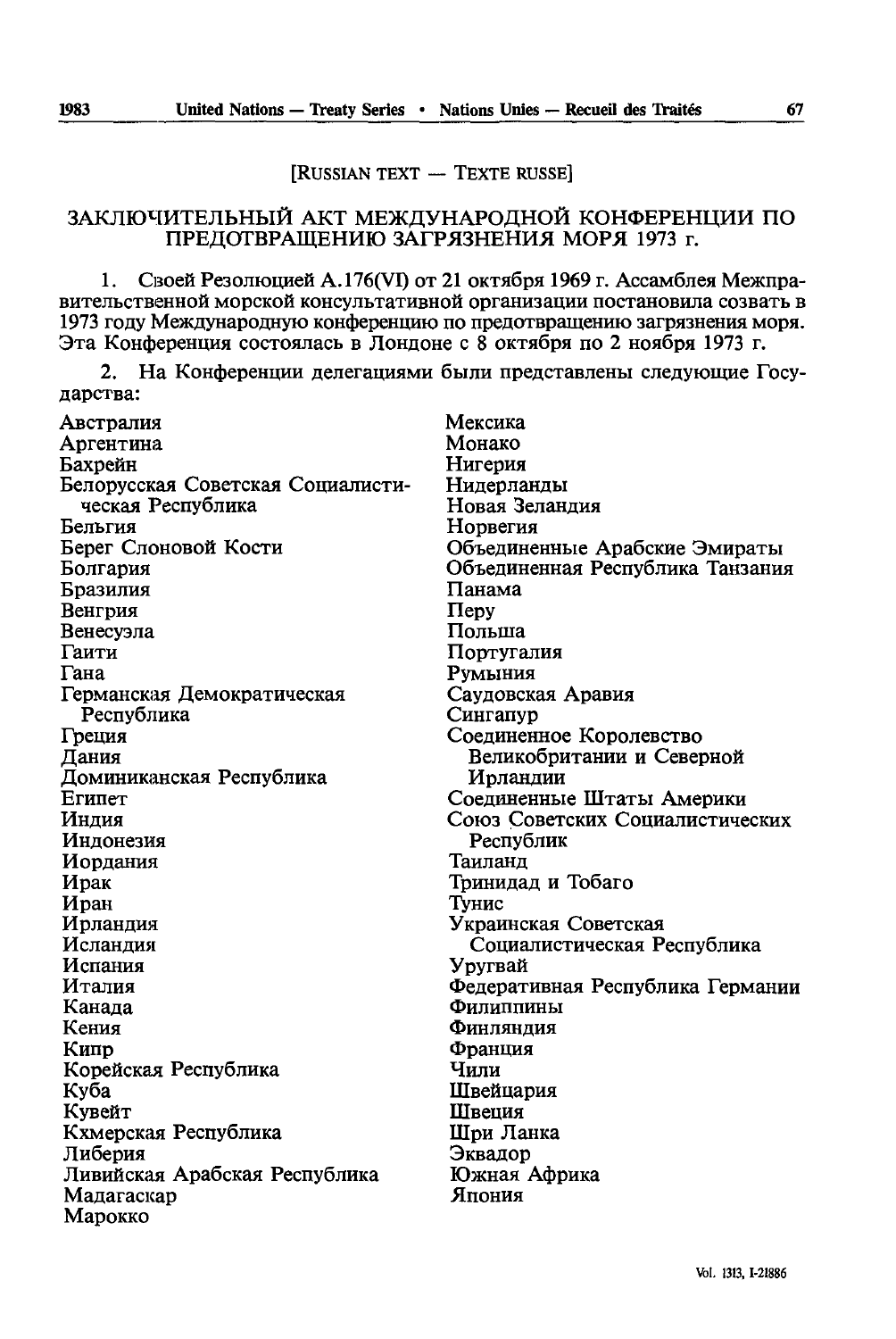3. Следующие Государства были представлены на Конференции наблюдателями:

Колумбия Малави Оман Республика Вьетнам

Турция **Югославия** Ямайка

Наблюдателем было также представлено правительство Гонконга.

4. По приглашению Ассамблеи следующие организации системы Организации Объединенных Наций прислали представителей на Конференцию:

Организация Объединенных Наций

Программа защиты окружающей среды ООН

Продовольственная и сельскохозяйственная организация Объединенных Наций

Организация Объединенных Наций по вопросам образования, науки и культуры

Международный банк реконструкции и развития

Международное агентство по атомной энергии

5. Следующие межправительственные организации прислали наблюдателей на Конференцию:

Европейское Экономическое Сообщество Международный институт унификации частного права

6. Следующие неправительственные организации также прислали наблюдателей на Конференцию:

Международная палата судоходства Международная организация по стандартизации Международная электротехническая комиссия Международный союз морского страхования Международная ассоциация портов и гаваней Балтийская и международная морская конференция Международная ассоциация классификационных обществ Ассоциация международного права Европейский совет федераций химических заводов Международный морской форум нефтяных компаний Международная ассоциация судовладельцев Международная организация друзей Земли

7. На открытии Конференции Достопочтенный Майкл Хеселтайн, Министр воздушных сообщений и судоходства Соединенного Королевства, и г-н Морис Стронг, Исполнительный директор Программы защиты окружающей среды ООН, сделали заявление в поддержку целей Конференции.

8. Конференция избрала г-на С.В. Бхаве, главу лелегации Инлии, председателем Конференции.

9. Были избраны следующие двадцать четыре заместителя председателя Конференции:

первый заместитель: г-н Г. Линденкрона (Швеция)

г-н Р.М. Гоуланд (Аргентина) г-н К.Г. Луку (Берег Слоновой Кости) Е.П. г-н М. Раффаэлли (Бразилия)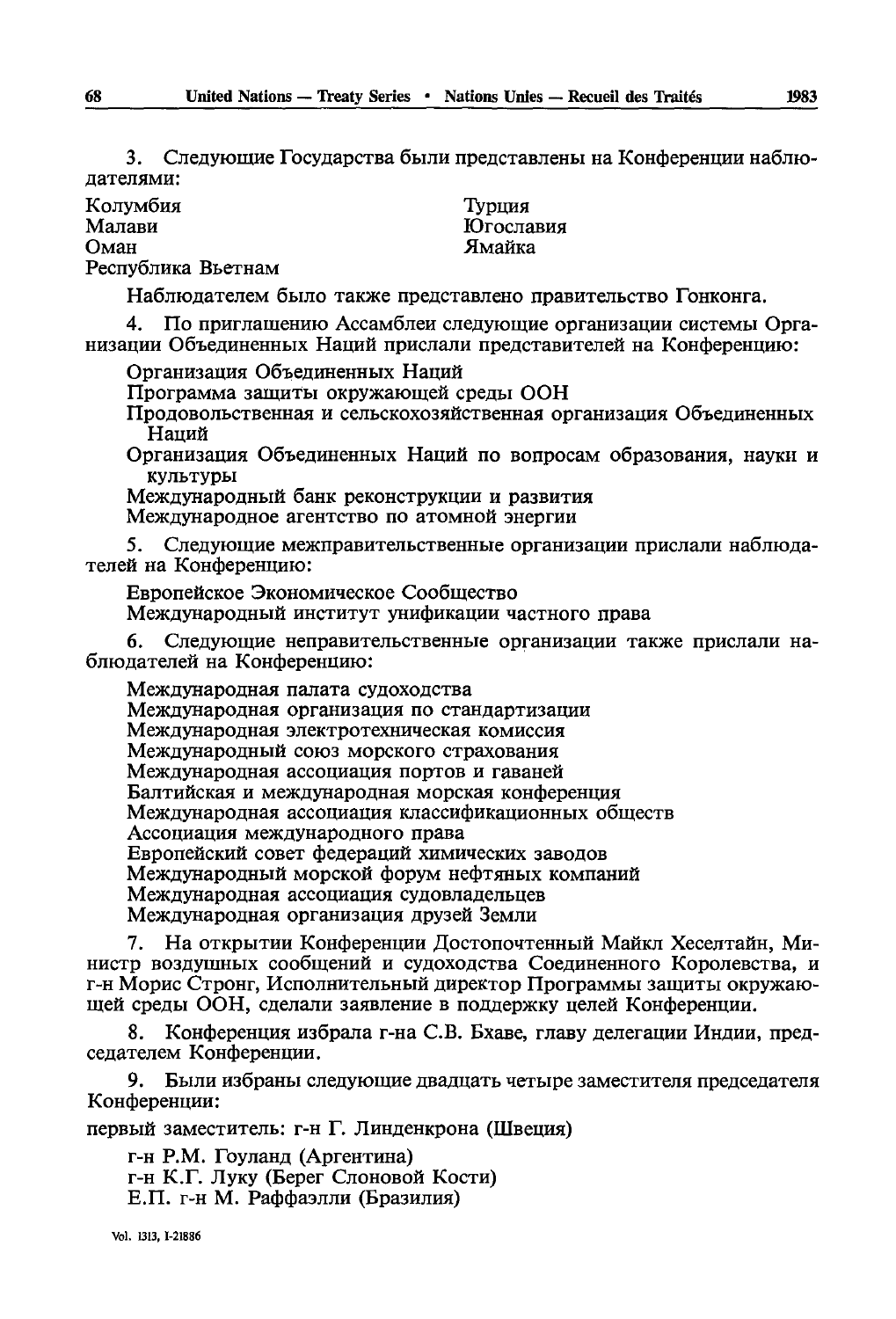Е.П. г-н Г.В.Х. Сечи (Гана) д-р Х. Рентнер (Германская Демократическая Республика) г-н М.А. Эль-Самак (Египет) г-н М. Сжадзали (Индонезия) г-н А.Г. Тукан (Иордания) г-н Х. Афшар (Иран) Лостопочтенный Лжек Дэвис (Канада) г-н Э. Динга (Кения) д-р М. Опорто (Куба) г-н Н.А. Эль-Накиб (Кувейт) г-н М. Рамарозака (Малагаскар) д-р Вискаино Мёррей (Мексика) капитан Л.В. Бойс (Новая Зеландия) Е.П. г-н Г. Нхигула (Объединенная Республика Танзания) г-н С. Перкович (Польша) г-н Дж.Н. Арчер (Соединенное Королевство) г-н В. Тихонов (СССР) г-н Г. Бройер (Федеративная Республика Германии) г-н Ж.П. Кабуа (Франция) Е.Н. г-н С. Сугихара (Япония)

Г-н Колин Гоуд, Генеральный секретарь Организации осуществлял функции Генерального секретаря Конференции, а г-н Ж. Кегинэ, заместитель Генерального секретаря Организации - функции заместителя Генерального секретаря Конференции. Исполнительным секретарем Конференции был назначен капитан А. Савельев, Секретарь Комитета по безопасности на море Организации, а г-н И. Сасамура, руководитель Управления морской науки и техники, и г-н Т. Менса, руководитель Юридического управления Организации, были назначены заместителями Исполнительного секретаря Конференции.

Конференция учредила Организационный комитет, состоящий из 11. официальных лиц Конференции, и следующие комитеты:

|  | Комитет I: |
|--|------------|
|--|------------|

| Председатель:                   | Е.П. д-р Н.В.Дж. Соломон (Тринидад и<br>Тобаго) |
|---------------------------------|-------------------------------------------------|
| Заместитель председателя:       | г-н Г. Линденкрона (Швеция)                     |
| Комитет II:                     |                                                 |
| Председатель:                   | д-р Л. Спинелли (Италия)                        |
| Заместитель председателя:       | д-р В. Эль-Нимр (Бахрейн)                       |
| Комитет III:                    |                                                 |
| Председатель:                   | г-н Р.Дж. Лэйки (Соединенные Штаты<br>Америки)  |
| Заместитель председателя:       | г-н Кох Энг Тьян (Сингапур)                     |
| Комитет IV:                     |                                                 |
| Председатель:                   | Е.П. проф. А. Янков (Болгария)                  |
| Заместитель председателя:       | Достопочтенный Г.Ф.Б. Купер (Либерия)           |
| Комитет по проверке полномочий: |                                                 |
| Председатель:                   | г-н Н.А. Араке (Филиппины)                      |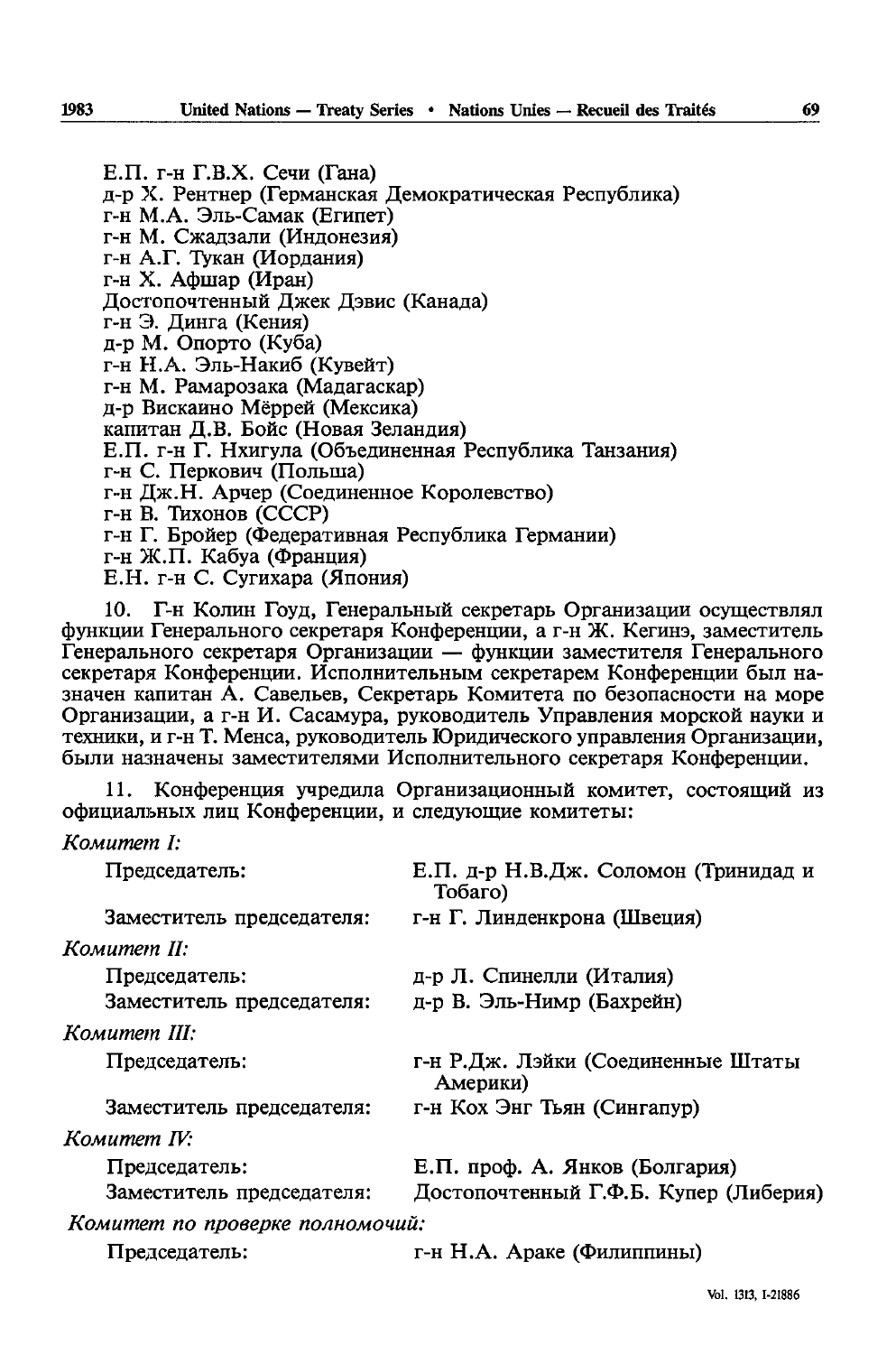Редакционный комитет:

Заместитель председателя:

Председатель:

г-н Г.А.Е. Лонг (Нигерия)

Е.П. г-н Х.Д. дель Кампо (Уругвай)

Следующие документы послужили основой для работы Конференции: 12.

- проект Международной конвенции по предотвращению загрязнения с судов  $1973$  г.
- проект Протокола о вмешательстве в открытом море в случаях загрязнения моря веществами, иными чем нефть
- проект резолюций, относящихся к предотвращению загрязнения моря и контроля за ним
- предложения и замечания, включая поправки к упомянутым выше проектам, представленные Конференции заинтересованными правительствами и организациями.

В результате ее работы, отчеты о которой изложены в кратких  $13.$ протоколах и докладах Конференции, Конференция одобрила следующие документы:

Международную конвенцию по предотвращению загрязнения с судов 1973 г. вместе с относящимися к ней протоколами, приложениями и дополнениями и

Протокол о вмешательстве в открытом море в случаях загрязнения веществами, иными чем нефть

Конвенция и Протокол образуют соответственно Приложения 1 и 2 к настоящему Заключительному акту.

14. Конференция также одобрила Резолюции, тексты которых образуют Приложение 3 к настоящему Заключительному акту.

Текст настоящего Заключительного акта, включая Приложения к нему, 15. сдается на хранение Генеральному секретарю Межправительственной морской консультативной организации (ИМКО). Его оригинал составлен в единственном экземпляре на английском, испанском, русском и французском языках, к которому приложены тексты Международной конвенции по предотвращению загрязнения с судов 1973 г. и относящихся к ней протоколов, приложений и дополнений, а также Протокола о вмешательстве в открытом море в случаях загрязнения веществами, иными чем нефть, и Резолюций Конференции. Тексты Конвенции и относящихся к ней протоколов, приложений и дополнений, а также Протокола составлены на английском, испанском, русском и французском языках, которые имеют равную силу. Тексты резолюций Конференции составлены на английском, испанском, русском и французском языках. Официальные переводы Конвенции, относящихся к ней протоколов, приложений и дополнений, а также Протокола на арабский, итальянский, немецкий и японский языки будут подготовлены, и оригиналы этих официальных переводов будут сданы на хранение вместе с настоящим Заключительным актом.

Генеральный секретарь Межправительственной морской консульта-16. тивной организации разошлет заверенные копии настоящего Заключительного акта и, по готовности, заверенные копии официальных переводов Конвенции с относящимися к ней протоколами, приложениями и дополнениями, а также Протокола и резолюций Конференции тем приглашенным на Конференцию Правительствам, которые этого пожелают.

70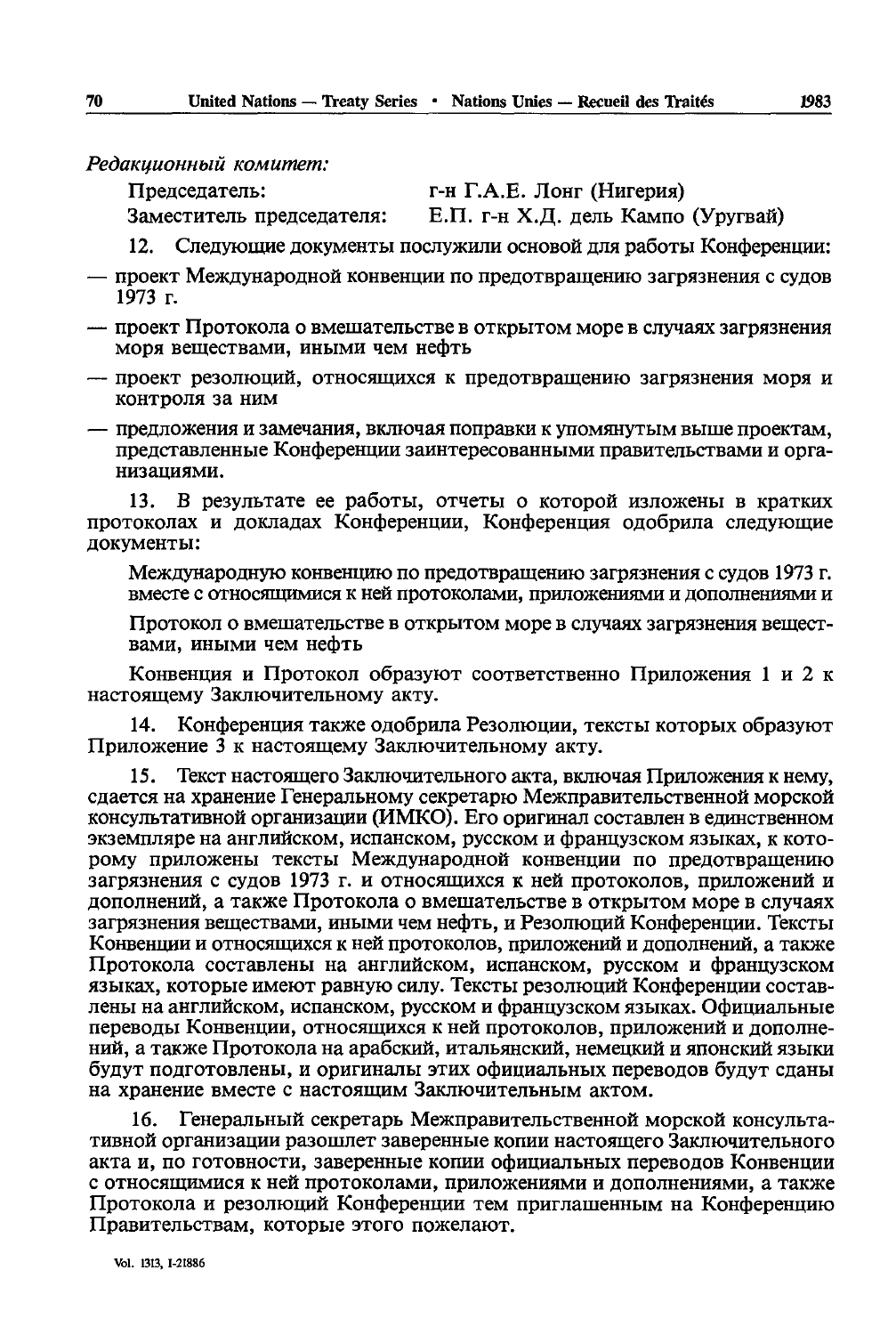В удостоверение чего нижеподписавшиеся проставили свои подписи под настоящим Заключительным актом.

СОВЕРШЕНО в Лондоне второго ноября тысяча девятьсот семьдесят третьего года.

l,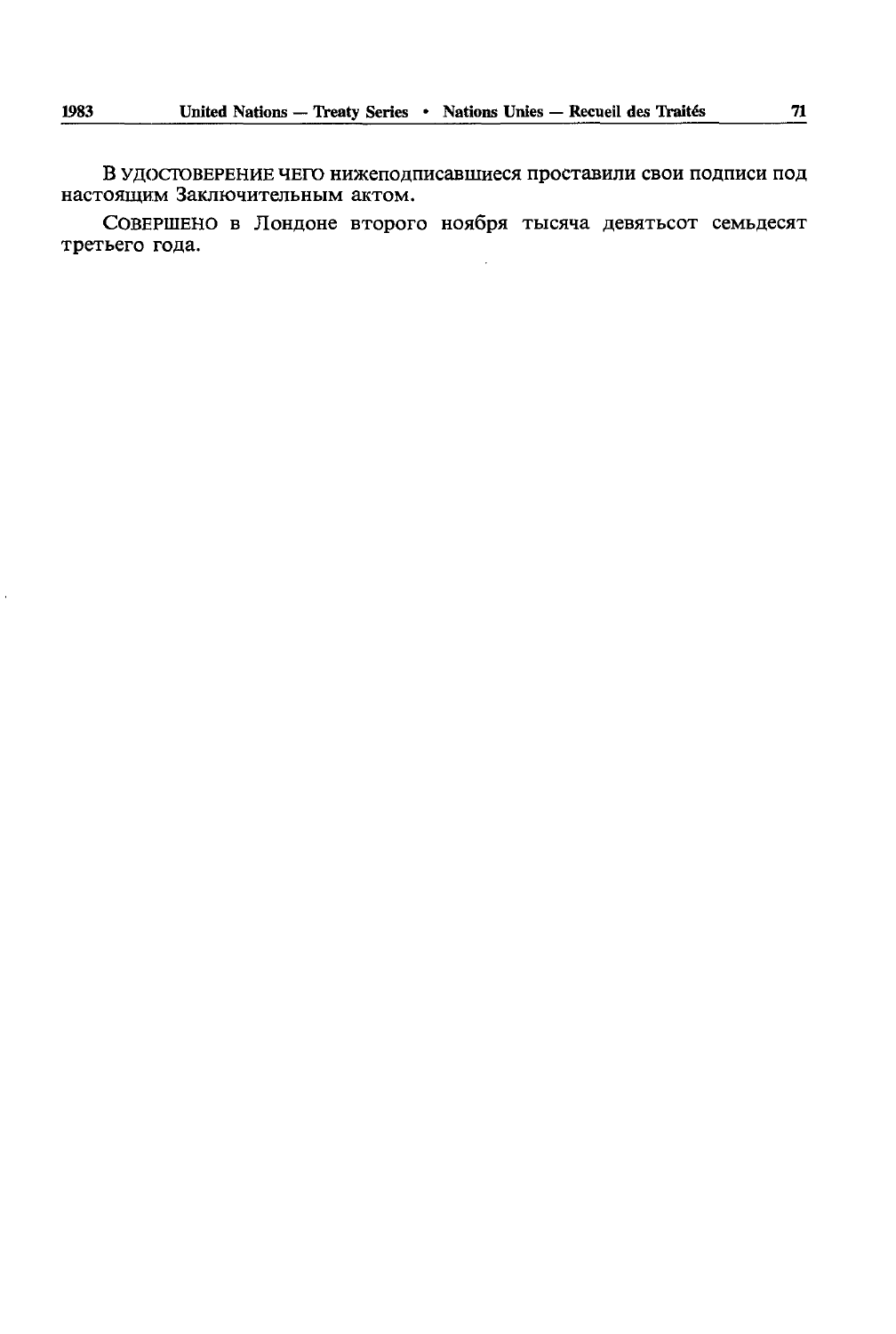# [SPANISH TEXT— TEXTE ESPAGNOL]

## ACTA FINAL DE LA CONFERENCIA INTERNACIONAL SOBRE CONTAMINACIÔN DEL MAR, 1973

1. Por su Resolution A.176(VI), de 21 de octubre de 1969, la Asamblea de la Organización Consultiva Marítima Intergubernamental decidió convocar en 1973 una Conferencia internacional sobre contaminación del mar. La Conferencia se celebró en Londres del 8 de octubre al 2 de noviembre de 1973.

2. Los siguientes Estados estuvieron representados en la Conferencia por delegaciones:

| Alemania, República Federal de | Kuwait                                        |
|--------------------------------|-----------------------------------------------|
| Arabia Saudita                 | Liberia                                       |
| Argentina                      | Madagascar                                    |
| Australia                      | <b>Marruecos</b>                              |
| Bahrein                        | México                                        |
| Bélgica                        | Mónaco                                        |
| Brasil                         | Nigeria                                       |
| <b>Bulgaria</b>                | Noruega                                       |
| Canadá                         | Nueva Zelandia                                |
| Costa de Marfil                | Países Bajos                                  |
| Cuba                           | Panamá                                        |
| Chile                          | Perú                                          |
| Chipre                         | Polonia                                       |
| Dinamarca                      | Portugal                                      |
| Ecuador                        | Reino Unido de Gran Bretaña e Irlanda         |
| Egipto                         | del Norte                                     |
| Emiratos Arabes Unidos         | República Arabe Libia                         |
| España                         | República de Corea                            |
| Estados Unidos de América      | República Democrática Alemana                 |
| Filipinas                      | República Dominicana                          |
| Finlandia                      | República Khmer                               |
| Francia                        | República Socialista Soviética de Bielorrusia |
| Ghana                          | República Socialista Soviética de Ucrania     |
| Grecia                         | República Unida de Tanzania                   |
| Haití                          | Rumania                                       |
| Hungría                        | Singapur                                      |
| India                          | Sri Lanka                                     |
| Indonesia                      | Sudáfrica                                     |
| Irak                           | Suecia                                        |
| Irán                           | Suiza                                         |
| Irlanda                        | Tailandia                                     |
| Islandia                       | Trinidad y Tabago                             |
| Italia                         | Túnez                                         |
| Japón                          | Unión de Repúblicas Socialistas Soviéticas    |
| Jordania                       | Uruguay                                       |
| Kenia                          | Venezuela                                     |
|                                |                                               |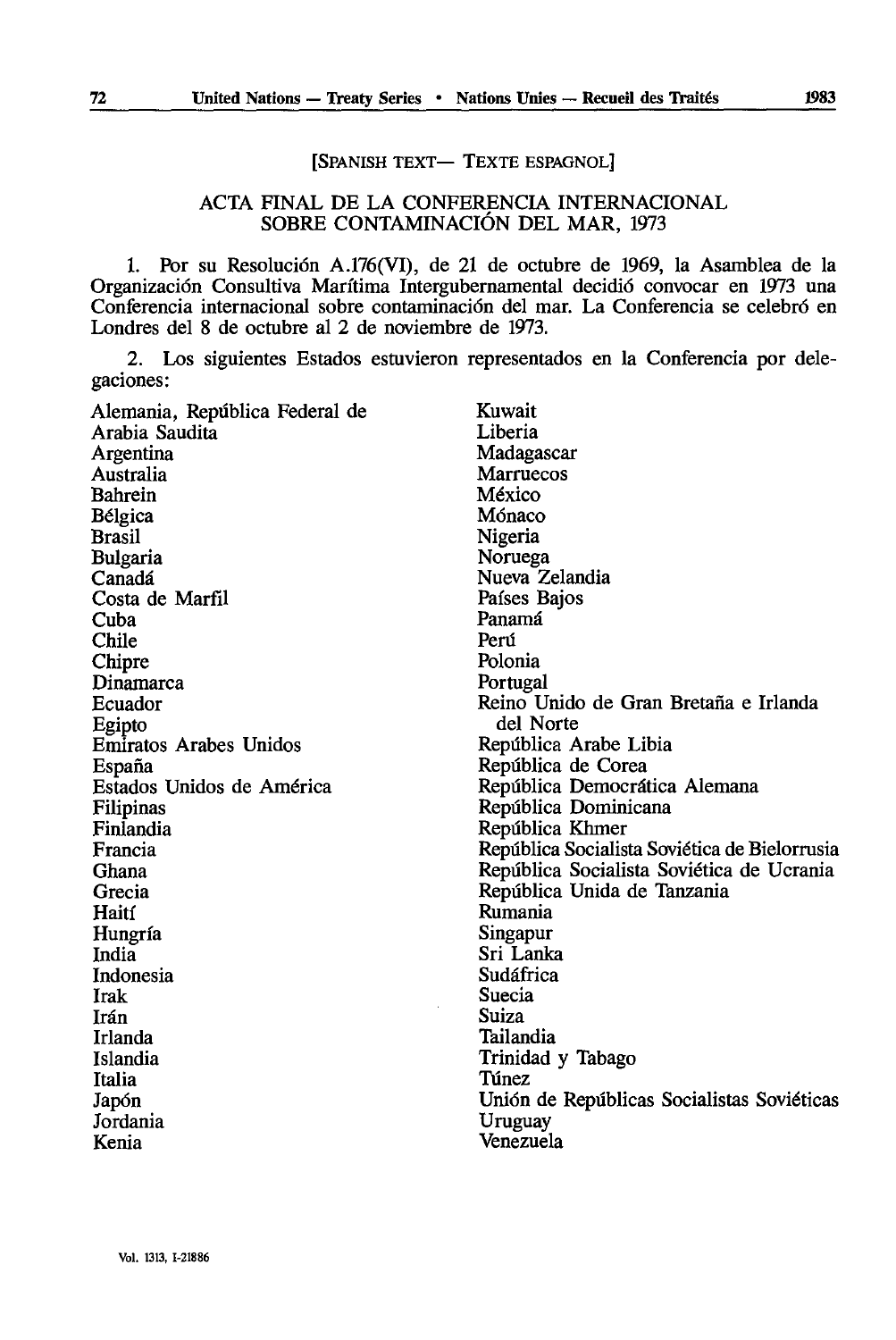3. Los siguientes Estados estuvieron representados en la Conferencia por observadores:

Yugoslavia

Colombia Repûblica de Viet-Nam

Jamaica Turquîa

Omán

El Gobierno de Hong Kong también estuvo representado por un observador.

4. Por invitaciôn de la Asamblea las siguientes Organizaciones del sistema de las Naciones Unidas enviaron representantes a la Conferencia:

Naciones Unidas

Programa de las Naciones Unidas para el Medio Ambiente

Organizaciôn de las Naciones Unidas para la Agriculture y la Alimentaciôn Organizaciôn de las Naciones Unidas para la Educaciôn, la Ciencia y la Cultura Banco Internacional de Reconstrucciôn y Fomenta

Organismo Internacional de Energîa Atômica

5. Los siguientes organismes intergubernamentales enviaron observadores a la Conferencia:

Comunidad Econômica Europea

Instituto Internacional para la Unificación del Derecho Privado

6. También enviaron observadores a la Conferencia las siguientes Organizaciones no gubernamentales:

Câmara Naviera Internacional

Organización Internacional de Normalización

Comisiôn Electrotécnica Internacional

Unión Internacional de Seguros Marítimos

Asociacién Internacional de Puertos

Confederaciôn Maritima Internacional y Bâltica

Asociacidn Internacional de Sociedades de Clasificaciôn

Asociaciôn de Derecho Internacional

Consejo Europeo de Federaciones de la Industria Qufmica

Foro Marítimo Internacional de las Compañías Petroleras

Asociaciôn Internacional de Armadores

Internacional de Amigos de la Tierra

7. En el acto inaugural de la Conferencia el Honorable Sr. Michael Heseltine, Ministre de Navegaciôn y Asuntos Aerœspaciales del Reino Unido, y el Sr. Maurice Strong, Director Ejecutivo del Programa de las Naciones Unidas para el Medio Ambiente, hablaron en apoyo de los objetivos de la Conferencia.

8. La Conferencia eligiô al Sr. S.V. Bhave, Jefe de la delegation de la India, como Presidente de la Conferencia.

9. Como Vicepresidentes de la Conferencia fueron elegidos los veinticuatro repré sentantes siguientes:

Primer Vicepresidente: Sr. G. Lindencrona (Suecia) Dr. G. Breuer (Alemania, Repûblica Federal de)

Sr. R.M. Gowland (Argentina) Excmo. Sr. M. Raffaelli (Brasil) Honorable Sr. Jack Davis (Canada) Sr. K.G. Loukou (Costa de Marfil) Dr. M. Oporto (Cuba) Sr. M.A. El-Sammak (Egipto) Sr. J.P. Cabouat (Francia)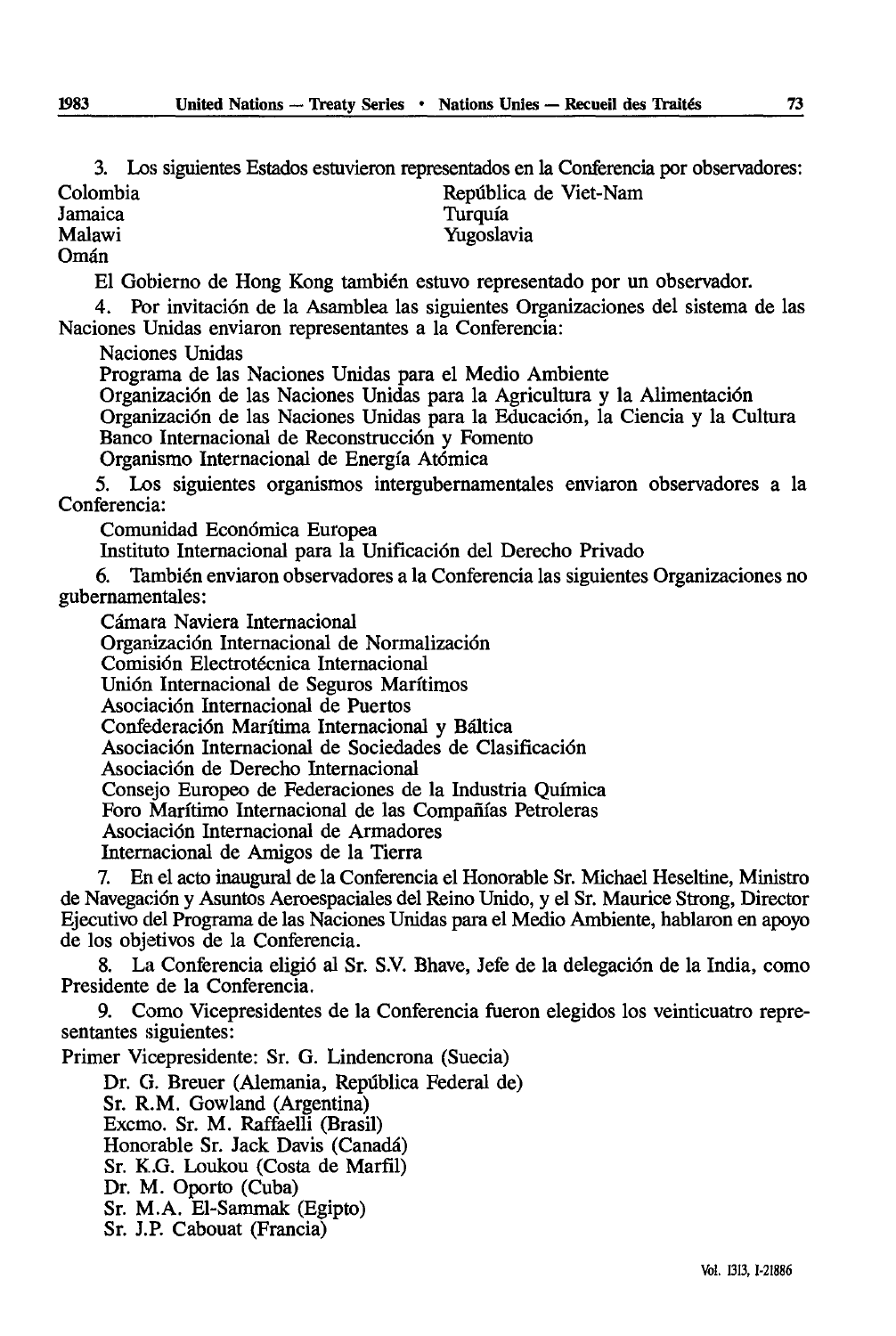Excmo. Sr. H.V.H. Sekyi (Ghana) Sr. M. Sjadzali (Indonesia) Sr. H. Afshar (Irán) Excmo. Sr. S. Sugihara (Japon) Sr. A.G. Toukan (Jordania) Sr. E. Dinga (Kenia) Sr. N.A. Al-Nakib (Kuwait) Sr. M. Ramarozaka (Madagascar) Dr. F. Vizcaíno Murray (México) Capitan D.W. Boyes (Nueva Zelandia) Sr. S. Perkowicz (Polonia) Sr. J.N. Archer (Reino Unido) Dr. H. Rentner (Repûblica Democrâtica Alemana) Excmo. Sr. G. Nhigula (Repûblica Unida de Tanzania) Sr. V. Tikhonov (Union de Repûblicas Socialistas Soviéticas)

10. El Sr. Colin Goad, Secretario de la Organizacidn, actud como Secretario General de la Conferencia y el Sr. J. Quéguiner, Secretario General Adjunto de la Organizaciôn, como Secretario General Adjunto de la Conferencia. El Capitan A. Saveliev, Secretario del Comité de Seguridad Marftima de la Organizacidn, fue nombrado Secretario Ejecutivo de la Conferencia. El Sr. Y. Sasamura, Jefe de la Divisidn de Ciencias y Tecnologfa Maritimas de la Organizacidn, y el Sr. T. Mensah, Jefe de la Division Juridica de la Organizacidn, fueron nombrados Secretaries Ejecutivos Adjuntos de la Conferencia.

11. La Conferencia constituyd las siguientes Comisiones y una Comisidn Rectora integrada por miembros de la Mesa de la Conferencia:

### *Comisiôn I:*

| Presidente:                          | Excmo. Sr. Dr. P.V.J. Solomon (Trinidad y Tabago)     |
|--------------------------------------|-------------------------------------------------------|
| Vicepresidente:                      | Sr. G. Lindencrona (Suecia)                           |
| Comisión II:                         |                                                       |
| Presidente:                          | Dr. L. Spinelli (Italia)                              |
| Vicepresidente:                      | Dr. W. Al-Nimr (Bahrein)                              |
| Comisión III:                        |                                                       |
| Presidente:                          | Sr. R.J. Lakey (Estados Unidos de América)            |
| Vicepresidente:                      | Sr. Koh Eng Tian (Singapur)                           |
| Comisión IV:                         |                                                       |
| Presidente:                          | Excmo. Sr. Prof. A. Yankov (Bulgaria)                 |
|                                      | Vicepresidente: Honorable Sr. G.F.B. Cooper (Liberia) |
| Comisión de Verificación de Poderes: |                                                       |
| Presidente:                          | Sr. P.A. Araque (Filipinas)                           |
| Comisión de Redacción:               |                                                       |

Presidente: Sr. G.A.E. Longe (Nigeria)

Vicepresidente: Excmo. Sr. J.D. del Campo (Uruguay)

12. La Conferencia utilizd como base de sus deliberaciones la siguiente documentacidn:

— Proyecto de Convenio internacional para prévenir la contaminacidn por los buques, 1973

— Proyecto de Protocolo relativo a la intervencidn en alta mar en casos de accidentes que entrañen contaminación del mar por sustancias distintas de los hidrocarburos